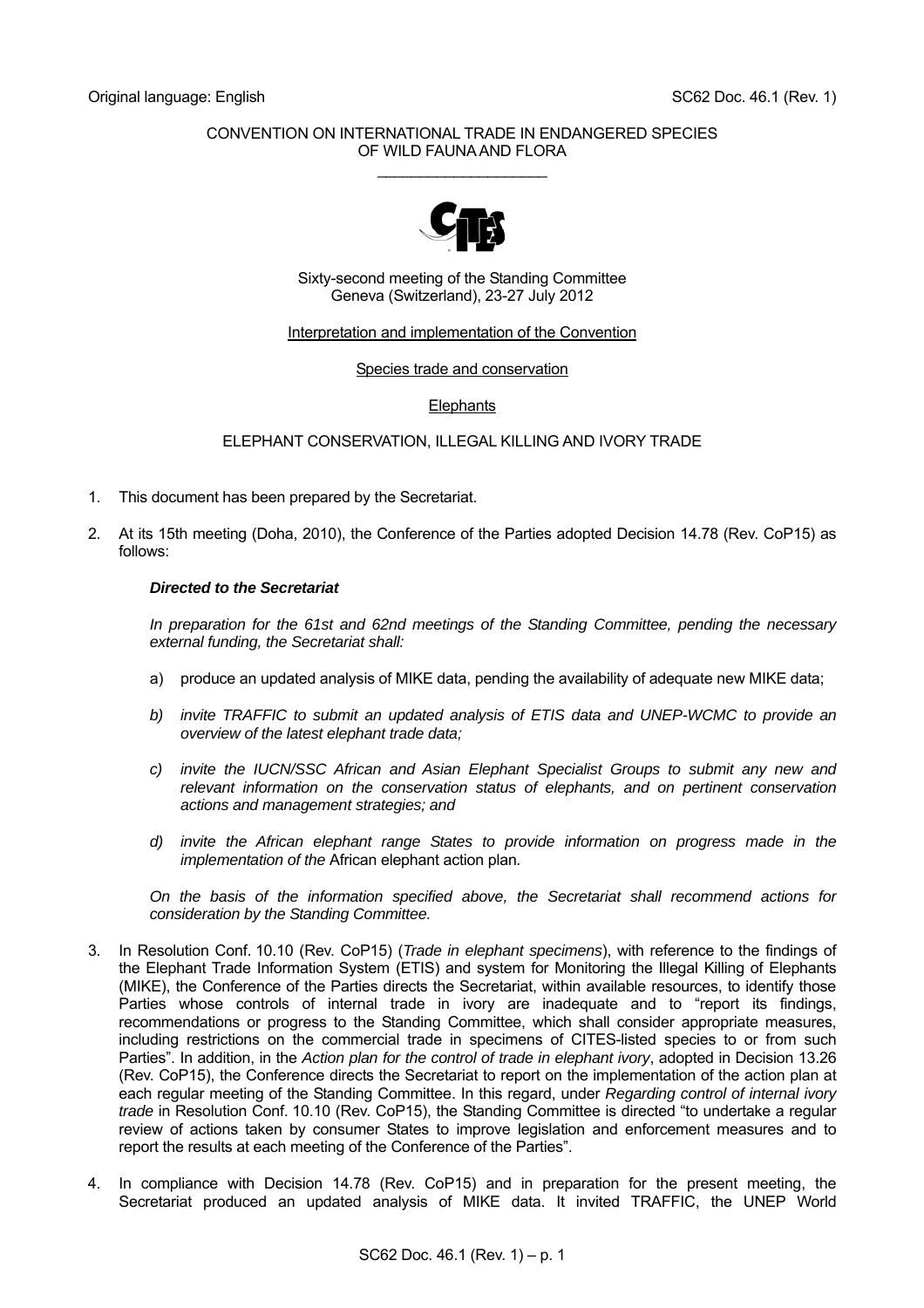Conservation Monitoring Centre (UNEP-WCMC), the African and Asian Elephant Specialist Groups of IUCN/SSC and the African elephant range States to submit the analysis and information that are referred to in paragraphs b) to d) of the Decision. Concerning the implementation of the *African elephant action plan*, information was provided by the Chair of the African Elephant Fund Steering Committee (South Africa) on behalf of the 38 African elephant range States.

5. The information referred to in paragraphs 3 and 4 above was integrated into a single report, presenting an up-to-date overview of the status of elephants, the implementation of the *African elephant action plan*, the illegal killing of elephants, the trade in elephant specimens and relevant enforcement actions undertaken by the Secretariat. This report is presented in the Annex to this document.

## Recommendations

6. In compliance with Resolution Conf. 10.10 (Rev. CoP15) and Decision 14.78 (Rev. CoP15), and based on the findings presented in the Annex, the Secretariat proposes the following recommendations for consideration and adoption by the Standing Committee.

## Directed to the Parties

- a) All Parties, especially those that have never reported to ETIS, should report any outstanding data on seizures of elephant specimens to ETIS no later than 1 September 2012, but preferably earlier, and thereafter do so on a regular and timely manner.
- b) Parties are encouraged to implement measures to ensure efficient controls over ivory stockpiles. All thefts from ivory stockpiles should be reported to national law enforcement authorities without delay. Information on substantial thefts from ivory stockpiles should be reported to the Secretariat and must promptly be shared at the international level through appropriate channels, such as those provided by ICPO-INTERPOL and the World Customs Organization.
- c) Parties should collaborate with other biodiversity-related conventions, United Nations bodies, intergovernmental organizations, non-governmental organizations and the private sector to raise awareness of the gravity of the escalating elephant poaching crisis, and assist in developing and implementing targeted consumer education programmes aimed at reducing demand for illegal ivory.
- d) China should submit a written report on the implementation of its internal ivory trade control system, including a review of its internal ivory trade data and measures taken to comply with the provisions in Resolution Conf. 10.10 (Rev. CoP15) and Decision 13.26 (Rev. CoP15). China should submit this report to the Secretariat by 15 November 2012, so as to give enough time to the Secretariat to evaluate the report and convey its findings and recommendations to the 63rd meeting of the Standing Committee.

## Directed to the Parties and other stakeholders

 e) All Parties and the donor community are urged to assist elephant range States to improve their capacity to manage and conserve their elephant populations through improved law enforcement, surveys and monitoring of wild populations. They are also encouraged to provide funding for the *African elephant action plan*, the forthcoming *Asian Elephant Conservation Strategy*, MIKE, ETIS and the African and Asian Elephant Database.

## Directed to Parties involved in large-scale ivory seizures

- f) Parties are encouraged to report large-scale ivory seizures to enforcement authorities in countries of origin and destination without delay, to enhance efficiency in combating illegal trade in ivory. Appropriate enforcement actions should be taken in the countries of origin, transit and destination.
- g) Parties in East Africa, especially Kenya, Uganda and the United Republic of Tanzania, are encouraged to increase their national and regional enforcement activities to detect and prevent illegal ivory trade. Increased intelligence-led enforcement actions should be undertaken, supported by the use of risk profiling, detection dogs, DNA analysis, isotopic analysis, other forensic analyses and controlled deliveries. The Parties in East Africa are encouraged to collaborate closely with the Parties and territories identified in recommendations d) and h). Parties may request assistance from the Secretariat in improving and coordinating their regulatory and enforcement measures, enhancing their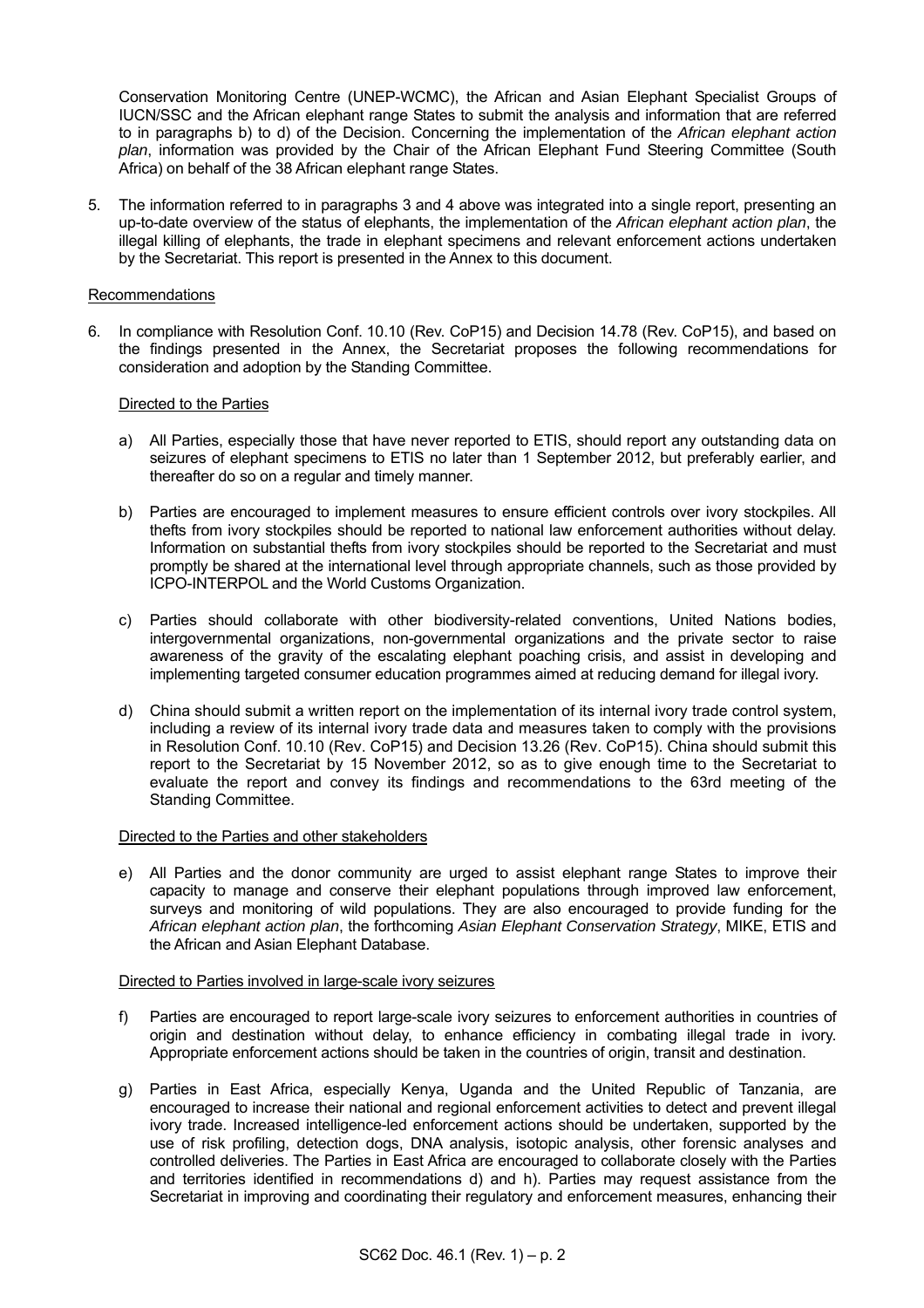collaboration and facilitating targeted international support, bearing in mind that the provision of such assistance is subject to resource constraints of the Secretariat.

h) While it is recognized that Parties and territories identified as key transit points for illegal trade in ivory have made efforts to improve their enforcement activities, these Parties and territories are encouraged to collaborate with the countries of origin and destination in order to enhance law enforcement effectiveness at ports of entry and exit. This applies in particular to Hong Kong SAR, Malaysia, the Philippines and Viet Nam, where multiple large-scale ivory seizures have been recorded recently.

## Directed to elephant range States

- i) All elephant range States are urged to take immediate action to protect their elephant populations through improved monitoring and effective enforcement, to prevent illegal trade in ivory, and to report their actions through the MIKE system.
- j) Elephant range States are encouraged to ensure that all elephant poaching incidents are reported to national law enforcement authorities without delay, and that such authorities share information on significant cases at the international level through appropriate channels, such as those provided by ICPO-INTERPOL and the World Customs Organization.
- k) Elephant range States participating in MIKE, especially those in west Africa and Asia, should provide any outstanding elephant mortality data to MIKE by 1 September 2012, but preferably earlier, and thereafter provide such data on a regular basis.
- l) All elephant range States with significant elephant populations are encouraged to undertake regular, reliable elephant population surveys using MIKE survey standards, and report the results to the African and Asian Elephant Database.
- m) The elephant range States in central Africa are encouraged to act upon the proposal by the Ministry of Environment, Conservation and Tourism of the Democratic Republic of the Congo to hold a regional conference on elephants to bring together national ministers responsible for environment, defence, Customs and police (noting that external co-funding may be required to hold such a conference). The conference should take account of, and build upon, relevant existing regional structures and action plans (including the *Plan d'action sous régional des pays de l'espace COMIFAC pour le renforcement de l'application des législations nationales sur la faune sauvage 2012-2017[1](#page-2-0)* ), and outputs from the *Central African Workshop on Wildlife Trafficking and Dismantling Transnational Illicit Networks* (Libreville, April 2012).

## Directed to the Standing Committee

 n) In its implementation of Decision 15.74 concerning the revision of Resolution Conf. 10.10 (CoP15), the Standing Committee agrees to consider including a system for regular reporting on and monitoring of elephant ivory stockpiles, and provisions for the collection of ivory samples from large-scale seizures for DNA, isotopic and other forensic analyses.

## Directed to the Secretariat

<span id="page-2-0"></span>l *1*

- o) The Secretariat shall evaluate China's report, submitted in compliance with the recommendation in paragraph d) above, and convey its findings and recommendations to the Standing Committee at its 63rd meeting.
- p) The Secretariat shall contact each Party that has been identified in the ETIS analysis as involved in substantial illegal ivory trade as a source, transit or destination country, but that has reported few seizures of elephant specimens, or none, to ETIS, to seek clarification on how it implements the provisions of Resolution 10.10 (Rev. CoP15) and Decision 13.26 (Rev. CoP15) concerning controls of trade in ivory. The Secretariat shall report its findings and recommendations to the Standing Committee.

*Subregional action plan of the countries of the COMIFAC area for reinforcing the implementation of national legislation on wild fauna 2012-2017.*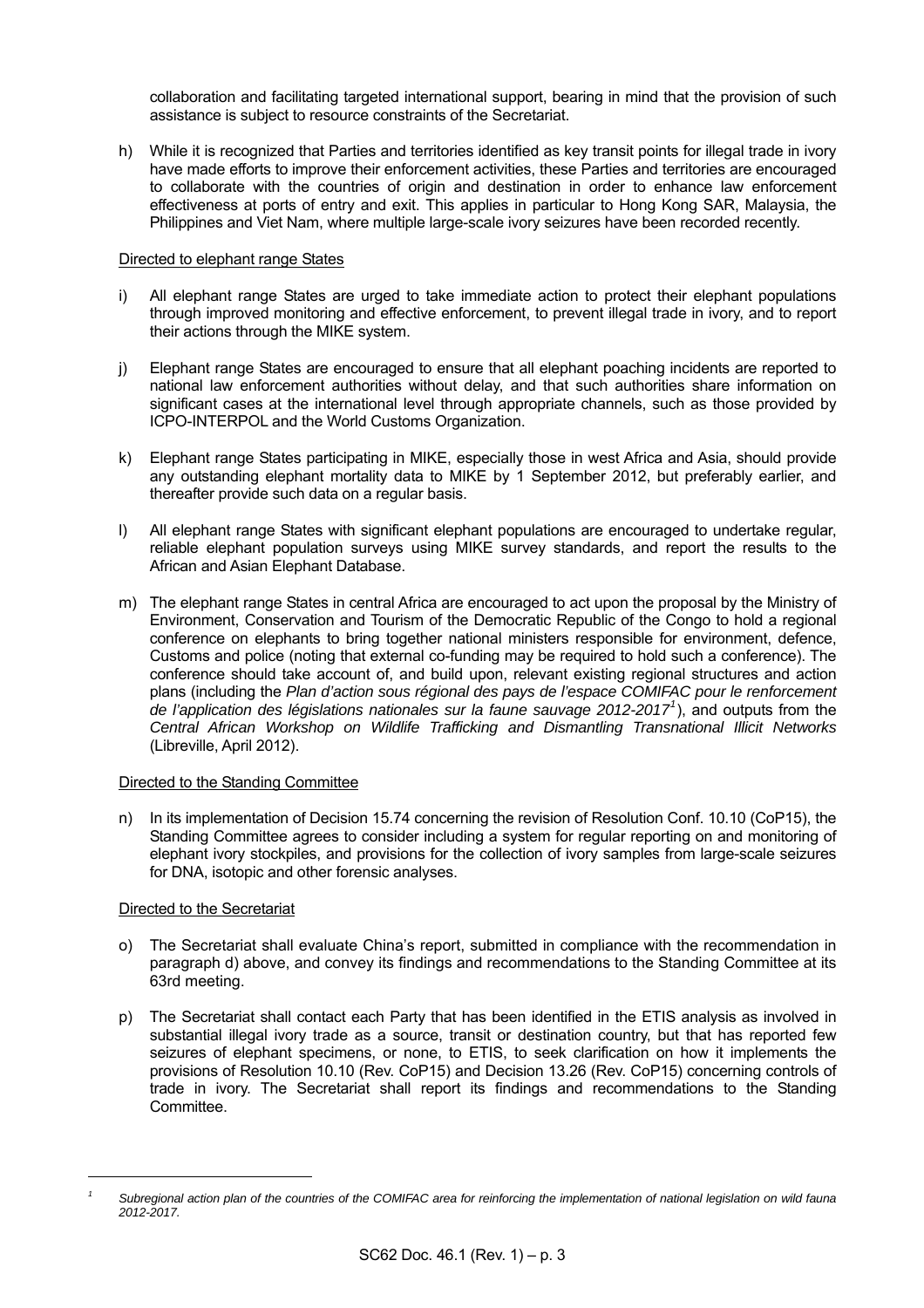## STATUS OF ELEPHANT POPULATIONS, LEVELS OF ILLEGAL KILLING AND THE TRADE IN IVORY: A REPORT TO THE CITES STANDING COMMITTEE<sup>[2](#page-3-0)</sup>

## **Introduction**

In Decision 14.78 (Rev. CoP15), the Conference of the Parties directs the Secretariat to produce an updated analysis of MIKE data, and invites TRAFFIC to submit an updated analysis of ETIS data, the UNEP World Conservation Monitoring Centre (UNEP-WCMC) to provide an overview of the latest elephant trade data, and the IUCN/SSC African and Asian Elephant Specialist Groups to submit new and relevant information on the conservation status of elephants, and on pertinent conservation actions and management strategies, for consideration at the present meeting of the Standing Committee. This document has been prepared accordingly and is presented as an integrated piece of work to assess the status of elephants, levels of illegal killing and trade in ivory.

Decision 14.78 (Rev. CoP15) recognizes four global monitoring systems for elephants and trade in elephant specimens. The programme for Monitoring the Illegal Killing of Elephants (MIKE), managed by the CITES Secretariat, and the Elephant Trade Information System (ETIS), managed by TRAFFIC to track illegal trade in ivory and other elephant specimens, are mandated by the CITES Parties through Resolution Conf. 10.10 (Rev. CoP15). Thirdly, Article VIII, paragraph 7 (a), of the Convention requires CITES Parties to submit annual reports on the trade they conduct in specimens of CITES-listed species. These data, including legal trade in all elephant specimens, are compiled by UNEP-WCMC. Finally, IUCN, through the SSC African Elephant and Asian Elephant Specialist Groups, maintains the African and Asian Elephant Database, housing information on elephant population numbers and range.

Bringing together updated and critical information and data on elephants in an integrated manner, this report represents the second effort to provide information on the illegal trade in elephant ivory from a supply chain perspective to the CITES Standing Committee. Work continues to enhance and further develop linkages between ETIS, MIKE, and the IUCN/SSC African and Asian Elephant Specialist Groups. This integration is considered essential to support evidence-based decision-making for elephants in the CITES context.

## Asian elephants (*Elephas maximus*): status, threats and conservation actions<sup>[3](#page-3-1)</sup>

This section draws on survey reports collected by the IUCN/SSC Asian Elephant Specialist Group (AsESG), the CITES MIKE programme, the Smithsonian Institution, the World Wide Fund For Nature (WWF), and the Wildlife Conservation Society (WCS) since the preparation of document SC61 Doc. 44.2 (Rev. 1); this section also considers recent research (both published and unpublished) to outline the status of and major threats to elephants in Asia, and the status of conservation strategies and actions. Curation of these data by the AsESG is underway and will allow the publication of an Asian Elephant Status Report, pending necessary funding.

## IUCN Red List status

l

 While the global status of Asian elephants in the IUCN Red List remains "Endangered" (A2c; version 3.1; Choudhury *et al*., 2008), the AsESG listed the Sumatran elephant (*E. m. sumatranus*) as "Critically Endangered" (A2c; ver 3.1) in November 2011 (Gopala *et al*., 2011). The primary reason for the Critically Endangered listing was the scale and rate of habitat loss: taking ca. 25 years as a single generation (*sensu* IUCN, 2001) for Asian elephants, over 69 % of potential Sumatran elephant habitat has been lost within just one generation (see Figure A1 in document SC62 Inf. 1) and the driving forces that are causing the habitat loss are still continuing. Moreover, there is clear direct evidence from two Sumatran Provinces (Riau and Lampung) to show that entire elephant populations have disappeared as a result of the habitat loss over the past 25 years: nine populations have been lost since the mid-1980s in Lampung (Hedges *et al*., 2005) and a 2009 survey of nine forest blocks in Riau that had elephant herds in 2007 revealed that six herds had gone extinct (Desai, 2007). That this pattern will continue seems certain.

<span id="page-3-0"></span>*<sup>2</sup>* The geographical designations employed in this document do not imply the expression of any opinion whatsoever on the part of the *CITES Secretariat or the United Nations Environment Programme concerning the legal status of any country, territory, or area, or concerning the delimitation of its frontiers or boundaries. The responsibility for the contents of the document rests exclusively with its author.* 

<span id="page-3-1"></span>*<sup>3</sup> This section has been contributed by the IUCN/SSC Asian Elephant Specialist Group.*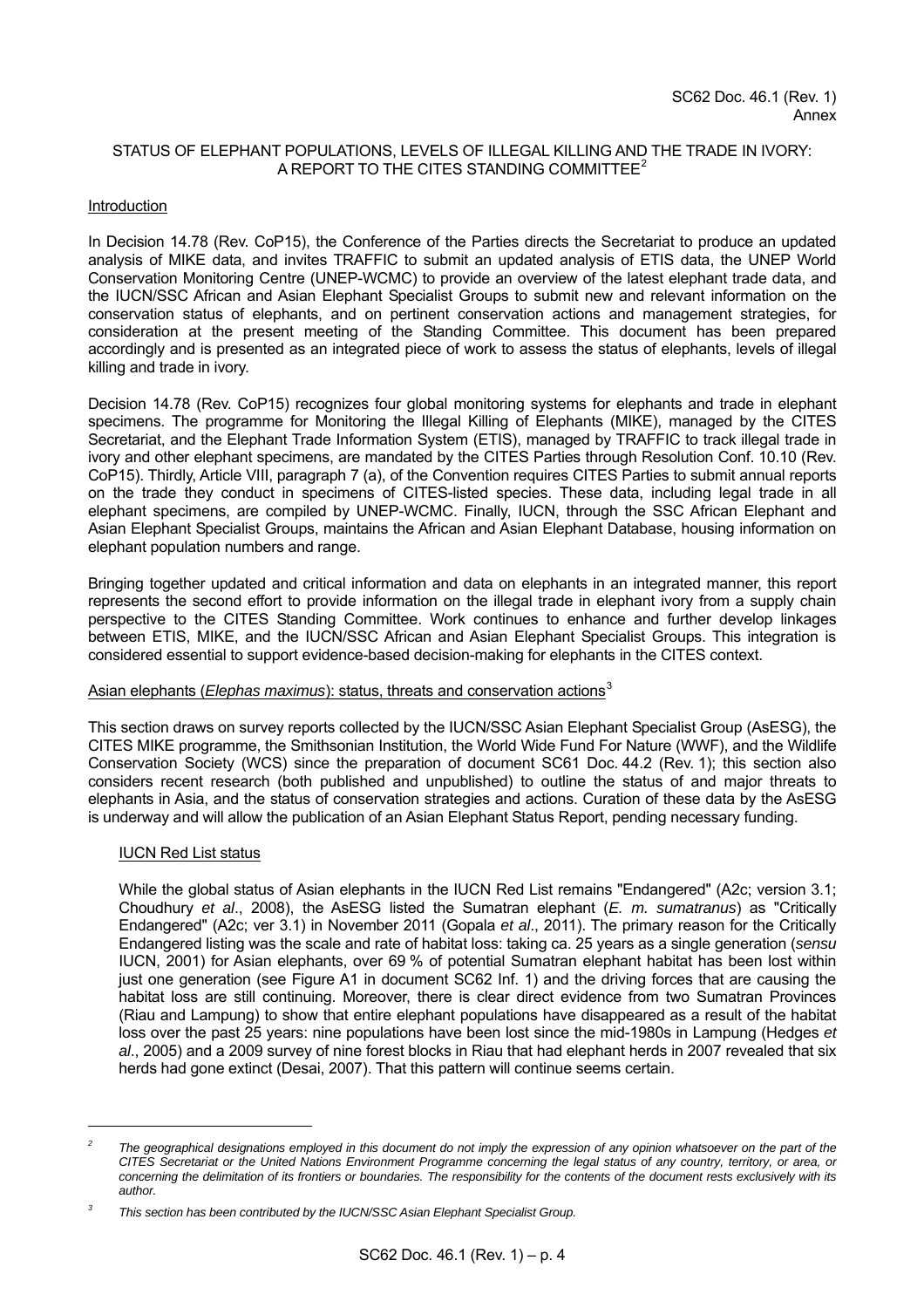## Geographic range

 An updated range map is not currently available, but the AsESG intends to produce one before the end of 2012. The current range data are, however, now available at the African and Asian Elephant Database web interface (http://elephantdatabase.org).

## Population size and trend

 The most recent published source on the status of Asian elephants in the 13 range States remains that summarized by the AsESG in 2008 (Choudhury *et al*., 2008) and updated for document SC61 Doc. 44.2 (Rev. 1). However, the Asian elephant population data are now being added to the African and Asian Elephant Database. Since the preparation of document SC61 Doc. 44.2 (Rev. 1), a number of new surveys have been conducted or are underway, including in Cambodia, India, Indonesia, the Lao People's Democratic Republic, and Thailand. Several of these new surveys (Way Kambas National Park and Bukit Barisan Selatan National Park in Indonesia, and Seima Protection Forest in Cambodia) represent the first repeat surveys using standardized peer-reviewed methods for these areas (all of which are MIKE sites). They will allow inferences to be made about population trend if the time series of surveys continues as planned. Analysis of the available population data utilizing the AsESG's analytical framework is ongoing. Surveys are planned for 2012 or 2013 for a number of sites, including Xishuangbanna (China), the Northern Plains (Cambodia), and the Nakai Plateau (Lao People's Democratic Republic).

## **Threats**

 The pre-eminent threats to the Asian elephant remain habitat loss, degradation and fragmentation, which are driven by an expanding human population, and lead in turn to increasing conflicts between humans and elephants when elephants eat or trample crops, and injure or kill people. Hundreds of people and elephants are killed annually as a result of such conflicts. Fortunately, a number of recent successes in reducing human–elephant conflict (HEC) using community-based, low-cost and low-tech methods have emerged and have in some cases helped reduce HEC at the protected-area scale (Davies *et al*., 2011; Gunaryadi *et al*., in review).

While reliable estimates of the number of Asian elephants killed illegally and the quantities of ivory and other body parts collected and traded remain hard to come by, there are worrying indications that the illegal killing of Asian elephants has increased in recent years (WCS unpublished data). Indeed, the reporting of elephant carcasses and law enforcement monitoring data from Asia to the MIKE programme remains wholly inadequate. Rates of reporting to ETIS also remain poor from both south and Southeast Asia. Fortunately, there are signs that many range States and their NGO partners are increasing their efforts to monitor the illegal killing of Asian elephants. In addition, there are encouraging signs that isotope- and DNA-based techniques for ageing and identifying the source of ivory will be deployed more widely in Asia If this does indeed prove to be the case, much valuable data about the dynamics of the illegal ivory supply chain will become available in the near future. A worrying trend, however, which has become clearer since the preparation of document SC61 Doc. 44.2 (Rev. 1), is the significant deterioration in China's domestic ivory trade control system (Martin and Vigne, 2011; EIA, 2012).

 An additional threat to Asian elephants, which also seems to be increasing – even since the 61st meeting of the Standing Committee (SC61, Geneva, August 2011) – is the illegal international trade in live wildcaught elephants for the circus trade in China and the tourist trade in Thailand. More data are needed to set this threat in its proper context; however, recent reports suggest that the trade in live elephants, taken from the wild in Myanmar and traded in Thailand, largely to tourist companies for elephant trekking, is an increasingly serious concern. A document to be released by Elephant Family at the present meeting will highlight this trade and its extent but anecdotal information to date suggests that hundreds of elephants have been removed from the wild for Thailand's trekking industry – most of these being juveniles. In addition to the number of laws broken along this illicit trade chain, the conservation implications are also a serious concern. There is little or no information regarding the size of the remaining populations of elephants in the areas where the captures are taking place, and even less information on how the trade is affecting them and their social structure.

## Conservation strategies and action plans

 Since the preparation of document SC61 Doc. 44.2 (Rev. 1), the Indonesian Government has begun updating its National Elephant Action Plan and the Malaysian Government has begun preparing a National Elephant Conservation Action Plan, working with NGO and university partners. The AsESG is also in the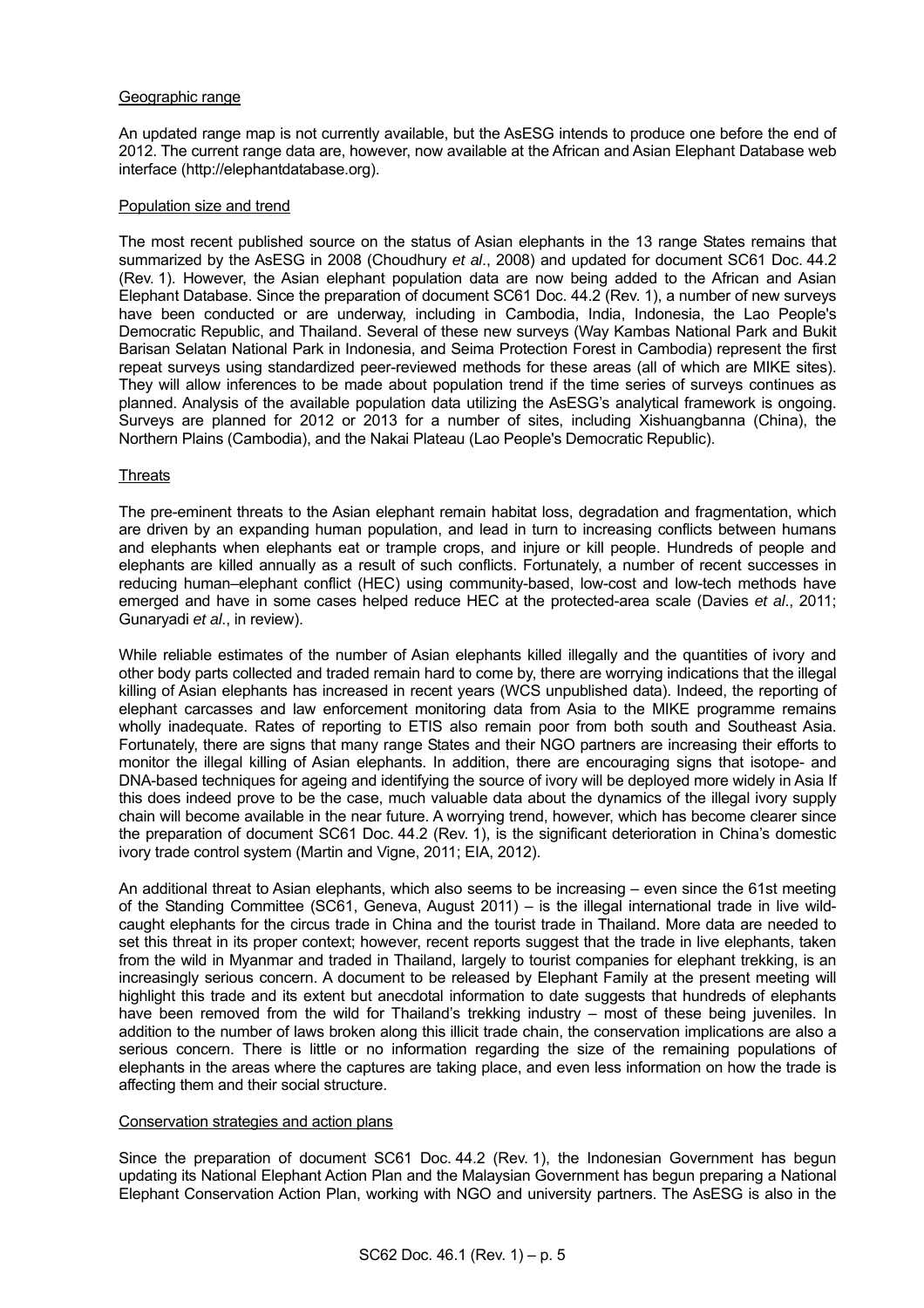process of compiling an Asian Elephant Conservation Strategy, working with representatives of range States, NGOs, and other stakeholders.

# African elephants (*Loxodonta africana*): status, threats and conservation actions<sup>[4](#page-5-0)</sup>

This section draws on survey reports collected by the IUCN/SSC African Elephant Specialist Group (AfESG) and the CITES MIKE programme since the preparation of document SC61 Doc. 44.2 (Rev. 1), as well as recent published research to outline the status and major threats to elephants, and the status of conservation strategies and actions. Funding was secured in January 2012 to allow input of all African elephant population data into the African and Asian Elephant Database, and this work commenced in March 2012 following recruitment of a Database Officer. Initial analyses will be available in document SC62 Inf. 1.

## Taxonomy

 Three papers published in the last two years on the genetics of the African elephant (Rohland *et al.,* 2010; Ishida *et al.,* 2011a; and Ishida *et al.,* 2011b) argue for a division of the African elephant into two species. While there are still outstanding queries from the AfESG's "Statement on the Taxonomy of extant *Loxodonta*" (AfESG, 2003) which have not been satisfied, a more practical problem is where exactly to draw the geographical line between the two potential species. Until this query and the outstanding research questions from the 2003 AfESG statement have been fully clarified, the AfESG considers it premature to divide the African elephant into two species. Nevertheless, the AfESG stresses the importance in recognizing the different challenges facing forest and savanna elephant conservation.

## Geographic range

 An updated range map is not currently available, but the AfESG intends to produce one before the end of 2012.

## Population status

l

 A majority of the available African elephant survey information since the publication of 2007 African Elephant Status Report (Blanc *et al.,* 2007) is now available at the African and Asian Elephant Database Web interface [\(http://elephantdatabase.org\)](http://elephantdatabase.org/). New survey data are being added daily. Since the preparation of document SC61 Doc. 44.2 (Rev. 1), a number of new surveys have been collected and these are summarized in Table B1 in document SC62 Inf. 1). Analysis of the available population data utilizing the AfESG's analytical framework is ongoing. A number of important elephant populations, such as Selous Ecosystem in the United Republic of Tanzania, Niassa Ecosystem in Mozambique, Chewore MIKE site in Zimbabwe, Luangwa Valley in Zambia, and Ndoki-Likouala Landscape in the Congo, were surveyed in 2011, but survey reports are not yet available. As such, it is not possible to provided pooled estimates at the regional and continental levels for 2011 at this time.

 In central Africa, monitoring continues to be a challenge, both financially and logistically. Recent research suggests that daytime monitoring of forest clearings (known as "bais") may be biased and argues for the adoption of acoustic monitoring (Wrege *et al.,* 2011). Results from a 2012 count in the Boumba Bek MIKE site in Cameroon will provide some useful information on monitoring methods. Survey results from a set of great ape and elephant surveys across central Africa are currently being compiled for publication. A 2008 survey of the Faro, Benoué and Bouba Ndjida ecosystem in northern Cameroon (Omondi *et al.* 2008) provides the only baseline against which to assess the recent poaching surge in that area (Nouredine, 2012). A new analysis of information is available for central and west Africa's Sudano-Sahelian region (Bouché, 2012) and suggests that elephant populations have been increasingly fragmented and confined to protected areas in this region.

 In eastern Africa, surveys in Kenya, Uganda and the United Republic of Tanzania have contributed to current knowledge of elephant populations in this subregion. Nyamu *et al*. (2010) suggest that there may be a range expansion in parts of southern Kenya, while a recent count in the Tsavo Mkomazi ecosystem reflected a continuing increase in elephant numbers, but also in the carcass ratio, indicating possible increasing poaching pressure on this population.

 Surveys of both the Kafue and Luangwa ecosystems were undertaken in Zambia in 2011, but only the results from Kafue are currently available (Frederick, 2011). A survey of northern Botswana was conducted

<span id="page-5-0"></span>*<sup>4</sup> This section has been contributed by the IUCN/SSC African Elephant Specialist Group.*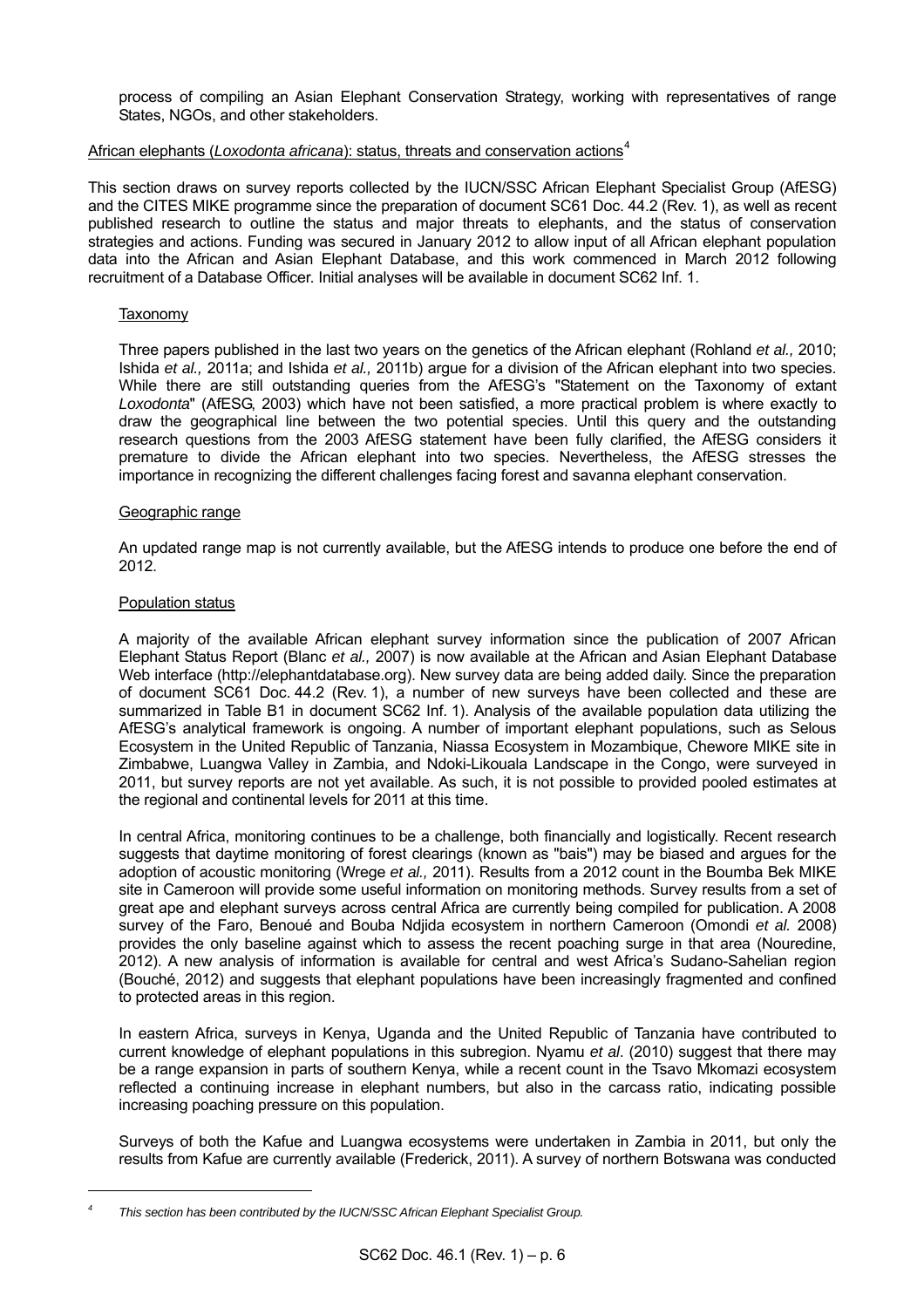in 2010, and the results became available in 2011. However, the 2011 survey covered a different area and was completed later in the year than previous surveys of northern Botswana, and therefore the results are not directly comparable. Nevertheless, results suggest that the elephant population is stabilizing, partially as a result of emigration into new or historical range areas (Chase, 2011).

 Surveys have been conducted or are planned in 2012 for a number of sites, including Boumba Bek (Cameroon), Garamba (Democratic Republic of the Congo), WAPOK ecosystem (west Africa), Yankari (Nigeria), Konkoumbouri and Comoé Léraba (Burkina Faso), and Arabuko Sokoke (Kenya).

## **Threats**

 Land use pressure, habitat loss, human elephant conflict, and illegal killing for both meat and ivory continue to pose threats to the long-term survival of elephant populations across Africa. Recent research also points to climate change and the increasing frequency of droughts as a major threat to elephant populations in the Sudano-Sahelian region (Bouché, 2012). Human-elephant conflict in particular continues to pose a serious challenge across much of the range. Although a number of innovative methods are emerging to add to the toolbox to help mitigate this conflict (Graham *et al*., 2011; King, 2011), long-term land use planning and cooperative management of elephant populations with local communities are required to provide sustainable solutions. Studies of elephant movement patterns are ongoing in many sites (Boettiger *et al.,* 2011; Duffy *et al.*, 2010; von Gerhardt-Weber, 2011) and these could provide useful information for land-use planning. The impact, both positive and negative, of elephants on other biodiversity continues to be a topic of research and concern (Gandiwa *et al.*, 2011; Kohi *et al.*, 2011; Epps *et al,* 2011; Odadi *et al.*, 2011).

 As the analysis of MIKE data in this document shows, the levels of illegal killing across the entire African elephant range are of serious and increasing concern. In March 2012, the AfESG sent out a questionnaire on poaching levels and dynamics to the AfESG members and its network of elephant researchers and managers across Africa. The responses covered 29 sites in 12 countries (Cameroon, the Central African Republic, Chad, the Democratic Republic of the Congo, Kenya, Gabon, Mozambique, the Republic of the Congo, South Africa, the United Republic of Tanzania, Zambia and Zimbabwe), and increased poaching over the last 12 months was reported in 19 sites in nine countries (Cameroon, Central African Republic, the Democratic Republic of the Congo, Kenya, Gabon, Mozambique, the Republic of the Congo, the United Republic of Tanzania and Zambia). These responses reinforce the MIKE analysis and the published literature presented in this document, and provide a basis for the AfESG to further query its network. However, more than half of the respondents asked not to be named or quoted in this analysis, which poses challenges for further elucidation of the information and also raises concerns about the possible fear of repercussions which might have led those respondents to keep their contributions anonymous.

 The rise in levels of illegal killing and the dynamics surrounding it are worrying, not only for small and fragmented elephant populations that could face extirpation, but also for previously secure large populations. Conflict situations are known to deteriorate further the poor protection afforded to elephants (Beyers *et al.*, 2011) and this is of concern in particular for areas with emerging and ongoing instability. At a minimum, armed conflict hampers monitoring activities. The section on *Monitoring the Illegal Killing of Elephants (MIKE)* further below provides further detail on the current poaching trend and possible factors driving the increase in illegal killing.

## Conservation strategies and actions

 Two new country-level strategies and action plans have been published in the past year, by Kenya (KWS, 2012) and the United Republic of Tanzania (TAWIRI, 2012). A list of existing national plans and strategies is provided in document SC62 Inf. 1. The signatories to the intergovernmental memorandum of understanding concerning the conservation of elephants in west Africa under the Convention on the Conservation of Migratory Species of Wild Animals (CMS) met in Niamey, Niger in June 2011 to determine steps forward for continued implementation of the *West African Elephant Conservation Strategy*. Regarding a potential CMS agreement on the conservation of elephants in central Africa, the Conference of the Parties to CMS urged range States and other potential collaborators at its 10th meeting to undertake further consultations on this issue (CMS, 2011). In November 2011, COMIFAC agreed on an action plan for 2012-2017 to strengthen enforcement of national wildlife laws in the region (COMIFAC, 2011). Bilateral and multilateral collaboration on transboundary ecosystems continues to be strengthened, with the official launch of the KAZA Transfrontier Conservation Area, recent collaboration on the Kenya- United Republic of Tanzania borderlands region, and others.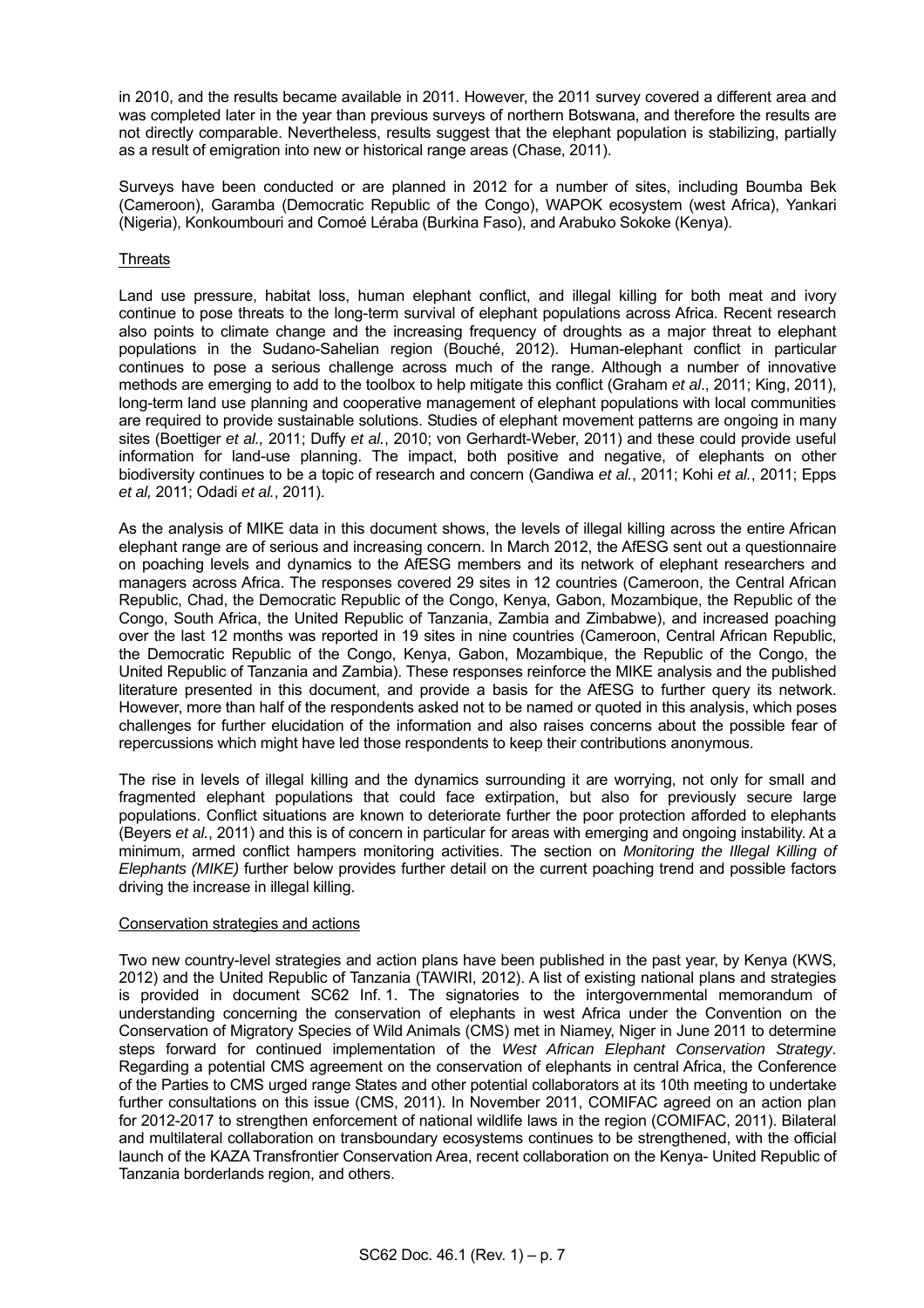In April 2012, the African elephant range States met at the Fourth African Elephant Meeting, held in Nairobi, Kenya, under the auspices of the CITES MIKE Programme. At the meeting, the range States recognized the seriousness of the ongoing escalation in levels of illegal killing of elephants and the illegal trade in ivory, as well as the need for an urgent and escalated response at all levels. They further recognized the need for substantial resources, from both within and outside the range States, to address the emergency. The range States reiterated their commitment to the implementation of the *African elephant action plan* while calling for donors to support its implementation through the African Elephant Fund as well as MIKE and ETIS.

## Implementation of the *African elephant action plan*[5](#page-7-0)

The *African elephant action plan* was adopted by African elephant range States in March 2010 (see document CoP15 Inf. 68). As reported at SC61, the African Elephant Fund (AEF) and the African Elephant Fund Steering Committee (AEFSC) were established in accordance with Decision 14.79 (Rev. CoP15) in the course of 2011 to support the implementation of the *Action plan* (see document SC62 Doc. 9.5).

The AEFSC, chaired by South Africa, held its first meeting from 12 to 14 December 2011 in South Africa to initiate the AEF funding allocation process. Financial support for this meeting was provided by Germany, and financial as well as logistical support by the host country. To facilitate the allocation of the funds, draft pilot projects proposals (for small grants of EUR 20,000 per African subregion) had been developed by the four African subregions in a format agreed by the AEFSC. These proposals needed to focus on the first three objectives of the *African elephant action plan*:

- 1. Reduced illegal killing of elephants and illegal trade in elephant products;
- 2. Maintained elephant habitats and restored connectivity; and
- 3. Reduced human-elephant conflict.

l

At this first meeting, the AEFSC discussed in detail the management and division of the funds. It was agreed that funds in the AEF that were not earmarked should be divided into 70 % for a regional account (to be divided into four equal parts for each of the African subregions, and allocated to proposals submitted by African elephant range States), and 30 % for a discretionary account (to be allocated to proposals identified by the AEFSC as urgent and consistent with the AEAP's Objectives 1, 2 or 3). This ratio may only be altered by consensus of the African elephant range States.

The AEFSC agreed for South Africa to chair for a period of three years to facilitate the first phase of implementation of the projects funded through the AEF. The AEFSC emphasized the importance of ensuring that correspondence and documents be in English and French, but recognized that this was a challenge owing to the lack of secretariat services and means to pay for translations. In the interim, the AEFSC members were requested to assist with translations.

The template for project proposals would be amended to simplify certain requirements; provide for a clear breakdown of the project costs (overall costs vs amount requested from the AEF); and provide for detailed reporting requirements, including time frames for reporting. The AEFSC also agreed to compile a list of specific budget items that should not be funded through the AEF, such as daily allowances and transport within a country, and that these should be covered through resources committed by the proposing government or funding from other sources.

At the meeting, the AEFSC evaluated 13 project proposals and formulated comments and recommendations for each, which were subsequently communicated to the proponents. The project assessment and evaluation criteria were agreed to include: a) sustainability; b) transparency; c) quality; d) uniqueness; e) innovation and potential to replicate; and f) good governance. Based on the available funds in the AEF, the AEFSC could allocate approximately USD 28,000 to each subregion, and USD 48,106 were available for urgent proposals. Unfortunately, the limited funds in the AEF meant that the AEFSC could not approve all proposals in this first phase of implementation.

The AEFSC recommended the funding of the following proposals through the AEF, provided the recommendations made by the AEFSC were addressed:

<span id="page-7-0"></span>*<sup>5</sup> This section has been contributed by South Africa, Chair of the African Elephant Fund Steering Committee.*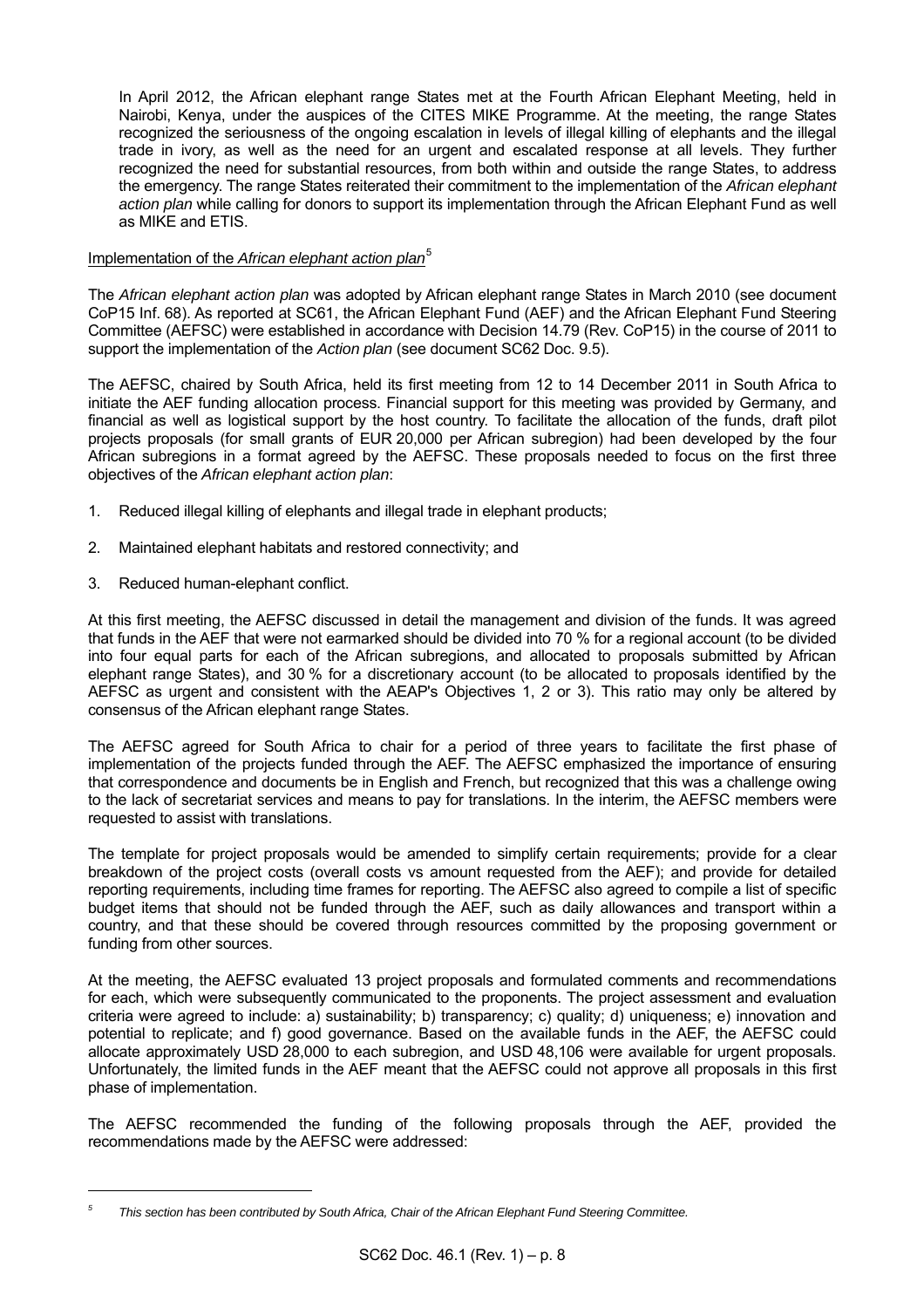## Central Africa:

- 1. Congo: Study concerning the elaboration of a national strategy for the attenuation of human-elephant conflicts in the Congo (USD 16,545 from subregional account).
- 2. Gabon: Construction of a warehouse for confiscated ivory in Libreville (USD 26,579 from discretionary account).

### Eastern Africa

 3. Ethiopia: Awareness-raising campaign to control illegal trade in elephant ivory in Ethiopia (USD 20,000 from subregional account).

## Southern Africa

 4. Malawi: Strengthening the law enforcement capacity of the Department of National Parks and Wildlife (USD 20,000 from subregional account).

#### Western Africa

- 5. Benin: Study of trade circuits of ivory and ivory-based products between Benin, Burkina Faso, Niger and Togo (USD 29,269 from subregional account).
- 6. Nigeria: Strengthening law enforcement and reducing elephant poaching in Yankari Game Reserve (USD 14,850 from discretionary account; proposal to be re-submitted to address recommendations of AEFSC).

Proposals not retained for this first round of project review should be amended in accordance with the recommendations of the AEFSC, and may be re-submitted through the relevant subregional AEFSC representatives. These proposals comprised the following:

#### Southern Africa

 1. Zambia: Mitigation of human-elephant conflict in the Lupande and Chiawa game management areas in Zambia (USD 159,750).

#### Western Africa

- 2. Benin: Upgrading of the elephant circuits (routes) of the clustered Forests of the Goumgoum and the Sota of Benin (USD 29,370).
- 3. Benin: Capacity building of the local authorities and the bordering populations to the National Park 'W' for the conservation of elephants (USD 27,735).
- 4. Burkina Faso: Capacity building of the management of human/elephant conflicts in Burkina Faso (USD 57,000).
- 5. Liberia: Human-elephant Conflict (USD 20,000).
- 6. Mali: Contribution to the management of space (habitat) and human-elephant conflict in Gourma, Mali (USD 25,672).
- 7. Senegal: Project to support the improvement of the elephant population in the Nukulabar (Niokolo Koba) National Park (USD 72,067).

The AEFSC concluded that, to ensure the successful and effective implementation of the *African elephant action plan* through the AEF, dedicated secretarial support and translation services would be required and that these should be secured as a matter of urgency. The Chair of the AEFSC submitted a formal request to UNEP regarding the provision of such services.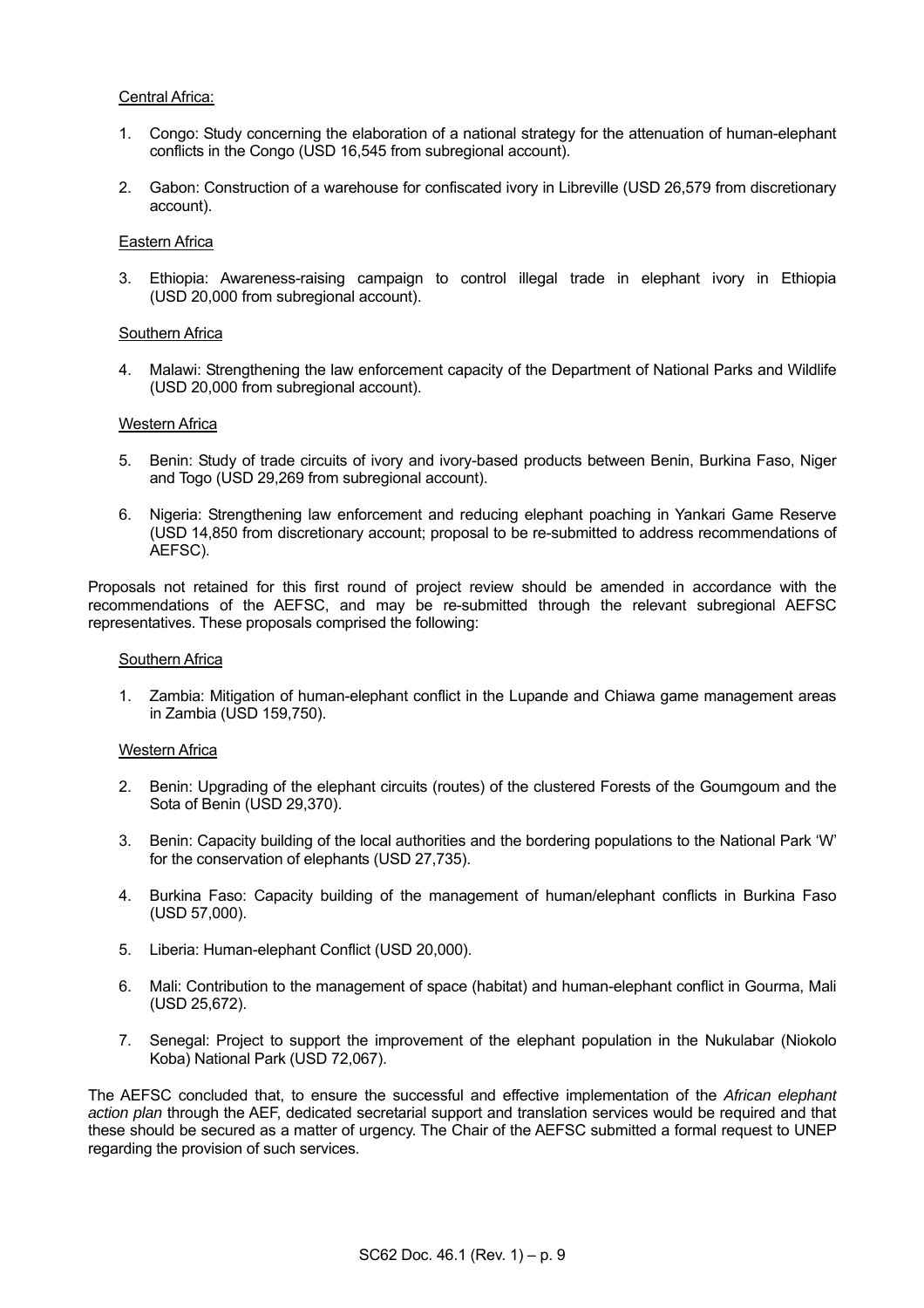## Monitoring the Illegal Killing of Elephants (MIKE)<sup>[6](#page-9-0)</sup>

An analysis of data compiled by the CITES MIKE programme was conducted in February 2012 and duly reviewed by the MIKE Technical Advisory Group (TAG), for consideration at the present meeting. The analysis builds on previous MIKE analyses submitted to CITES at the 15th meeting of the Conference of the Parties (CoP15, Doha, 2010) and SC61. New features and refinements in this analysis include new site-level covariates, a more thorough analysis of trends and estimates of the scale of poaching at MIKE sites. This section presents a summary of the results of the analysis. Additional technical information and data tables can be found in document SC62 Inf. 1.

Data for 1,408 new carcasses collected in 2011 were received from 37 sites in Africa. Only five Asian sites reported any carcasses in 2011, with four sites reporting one carcass each and one site reporting three carcasses. In view of this, and in view of the fact that no data for Asian sites could be obtained for the previous report, the analysis was restricted to African sites only. Notable gaps in the African data for 2011 include all but two of the 11 participating west African range States. As noted in the previous report, there continues to be ample room for improvement in reporting in west Africa and Asia.

The data set used for analysis consists of 8,575 records of carcasses of elephants that died between 2002 and 2011 in 49 MIKE sites in 27 range States in Africa, representing a total of 348 site-years. The data can be found in Table C1 of document SC62 Inf. 1.

The MIKE programme evaluates relative poaching levels based on the Proportion of Illegally Killed Elephants (PIKE), which is calculated as the number of illegally killed elephants found divided by the total number of elephant carcasses encountered by patrols or other means, aggregated by year for each site. PIKE may be affected by a number of potential biases related to data quality, carcass detection probabilities and other factors, and hence results need to be interpreted with caution. However, the fact that the quantitative results presented below are in good agreement with quantitative and qualitative information available from ETIS, the AfESG and its network, and media sources, gives confidence as to the robustness of the results.

## Trends and levels of illegal killing of elephants

 Figure 1 shows time trends in PIKE at the continental level for African MIKE sites, with error bars (95 % confidence intervals). The data suggest an ongoing increase in levels of illegal killing of elephants since 2006, with 2011 displaying the highest levels of poaching since MIKE records began. This increase is statistically significant with respect to 2010, which had the second-highest levels on record.

 As Figure 2 shows, poaching levels are now clearly increasing in all African subregions. While central Africa continues to display the highest levels of elephant poaching in any subregion, PIKE levels were above 0.5 in all four subregions in 2011. This level is believed by the TAG to be the threshold above which elephant populations are very likely to be in net decline.

## Factors associated with levels of illegal killing of elephants

 The MIKE analysis evaluated the relationships between poaching levels and a wide range of factors at the site, country and global levels, which are considered in turn below. The overall model, which includes the factors described below, explains nearly 65 % of the total variation in PIKE (see document SC62 Inf. 1 for details). Figure 3 shows the relationships between PIKE and the various site-level covariates that emerged as important correlates of PIKE.

## Site-level factors

l

 Infant mortality in and around MIKE sites, which is used as a proxy for poverty at the site level, continues to be the single strongest site-level predictor of PIKE, with sites suffering from higher levels of poverty experiencing higher levels of elephant poaching.

<span id="page-9-0"></span>*<sup>6</sup> This section has been contributed by the CITES Secretariat's programme for Monitoring the Illegal Killing of Elephants (MIKE).*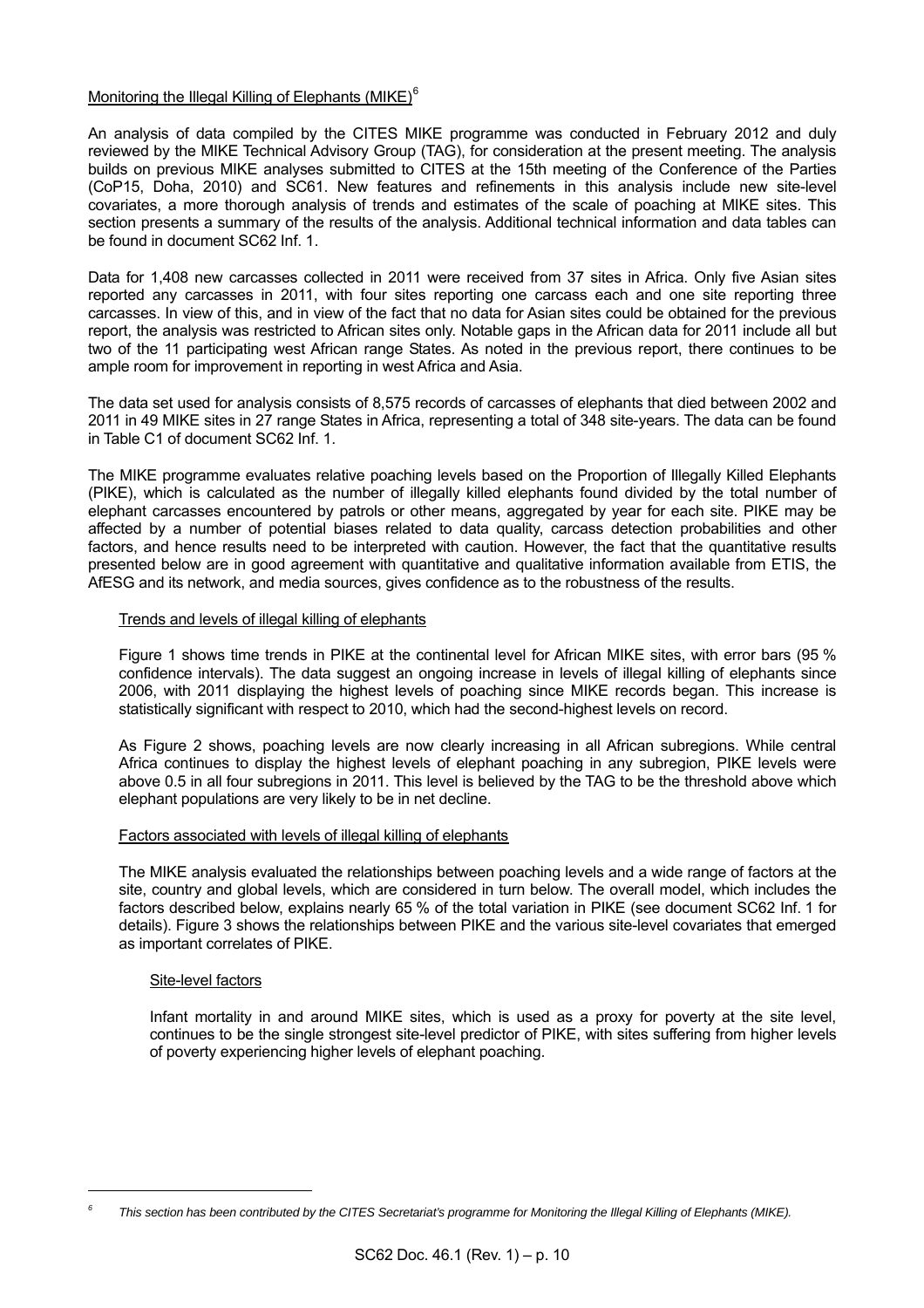*Figure 1. PIKE trends in Africa with 95 % confidence intervals. The number of carcasses on which the chart is based is shown at the bottom of the figure.* 



*Figure 2. Subregional PIKE trends with 95 % confidence intervals. The numbers of carcasses on which the graphs are based are shown at the bottom of each graph.* 

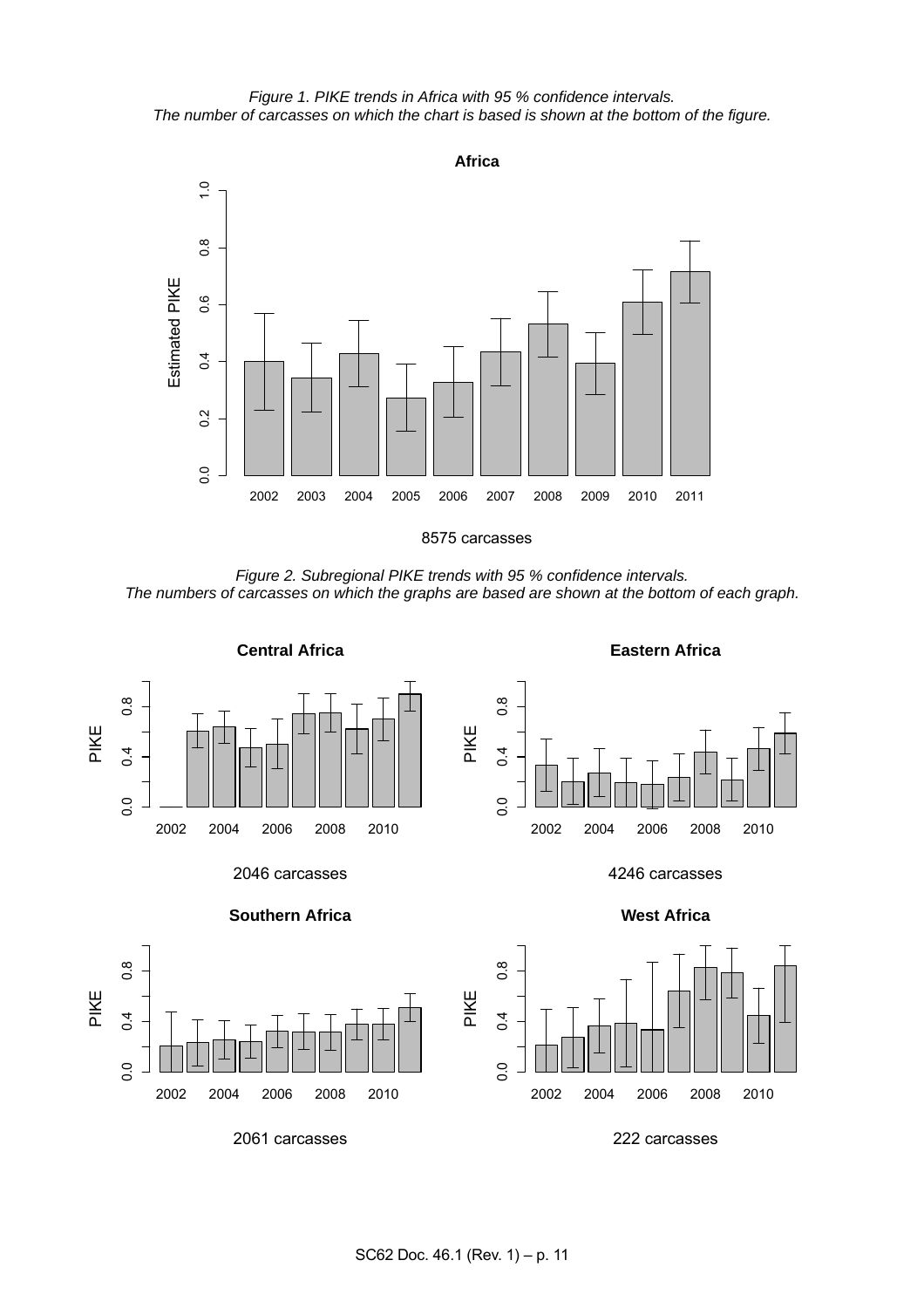Both livestock density and crop occurrence are negatively related to PIKE. These variables were merged into a single variable named 'farming' and used as a proxy for food security. The relationship between farming and PIKE may be confounded by the fact that both crop occurrence and livestock density are strongly correlated with human population density. Nevertheless, there is only weak evidence of a (negative) relationship between human population density and PIKE. The relationships between poverty, food security and PIKE highlight a close linkage between the well-being of local communities and the health of elephant populations, and suggest that there may be a greater incentive to facilitate or participate in the illegal killing of elephants in areas where human livelihoods are insecure.

 Time-dependent measures of law enforcement effort and the adequacy of research and monitoring at MIKE sites were introduced in this analysis. The variables were obtained from questionnaires completed by MIKE Subregional Support Officers using standardized methodologies from the Management Effectiveness Tracking Tool (METT) developed by the World Bank and WWF, and the Rapid Assessment and Prioritization of Protected Area Management (RAPPAM) tool developed by WWF [see document SC62 Inf. 1 and Leverington *et al*, (2008) for details]. Results show that sites with a better law enforcement capacity tend to experience lower levels of poaching. In contrast, sites with better research and monitoring efforts tend to report higher PIKE levels, suggesting that better monitoring results in higher detection rates of elephants killed illegally.

 In the two previous MIKE analyses, a strong relationship was detected between vegetation density and PIKE. This variable was interpreted as an indicator of the ease with which poaching can be conducted, with higher levels of poaching in densely vegetated areas. However, in the present analysis, the effect of this variable on PIKE declined in importance to the point of becoming statistically not significant. This may be a reflection of the ongoing increase in poaching levels across the continent, which is taking place in forest and savanna alike. On the other hand, site area, which was also considered to be an indicator of ease of poaching, continues to emerge as a significant correlate of PIKE in the present analysis, with generally lower levels of poaching in larger sites.

 Another new site-level, spatially explicit, time-dependent variable was introduced in the analysis, namely rainfall anomaly from Janowiak and Xie (1999). This variable, which represents the deviation from annual precipitation averages at the site level, was added in response to concerns that drought events tend to increase natural mortality and hence to 'dilute' PIKE values. Although rainfall anomaly on its own did display a positive relationship with PIKE (suggesting that lower-than-average rainfall is indeed associated with lower PIKE levels), the significance of the relationship dissipated when the variables discussed above were included in the model. Therefore, while PIKE may indeed be diluted by droughts at individual sites, this effect disappears when multiple sites and other explanatory factors are taken into consideration.

## Country-level factors

 As in all previous MIKE analyses, governance continues to emerge as the single most important national-level correlate of elephant poaching. The consequences of poor governance are likely to manifest themselves throughout the ivory supply chain, facilitating the movement of illegal ivory from the site all the way to the point of export, be it through weak law enforcement or active aiding and abetting by unscrupulous officials. National-level indicators of governance and human development are strongly correlated, and there is good evidence of a two-way causal relationship between the two, whereby limitations in one preclude improvements in the other (see e.g. Blackburn and Sharma 2008). While this makes it difficult to tease apart the effects of each in isolation, the empirical relationships between PIKE and site-level poverty on the one hand, and national-level governance on the other, are consistent with the hypothesis that both poverty and weak governance have detrimental impacts on elephant populations.

## Global-level factors

 Demand for illegal ivory is widely recognized to be a key factor driving the illegal killing of elephants. The previous analysis tested the relationship between PIKE and trends in consumer spending, as measured by the annual percentage change in household consumption expenditure, in several countries identified by ETIS as potentially important destinations or transit points for illegal ivory (namely China, Japan, Malaysia, the Philippines, Thailand and Viet Nam). China was the only one of these countries where trends in household consumption expenditure were strongly related to PIKE levels. This relationship emerged again in the present analysis. Although household consumption expenditure measures general demand for goods and services, and not demand for ivory specifically,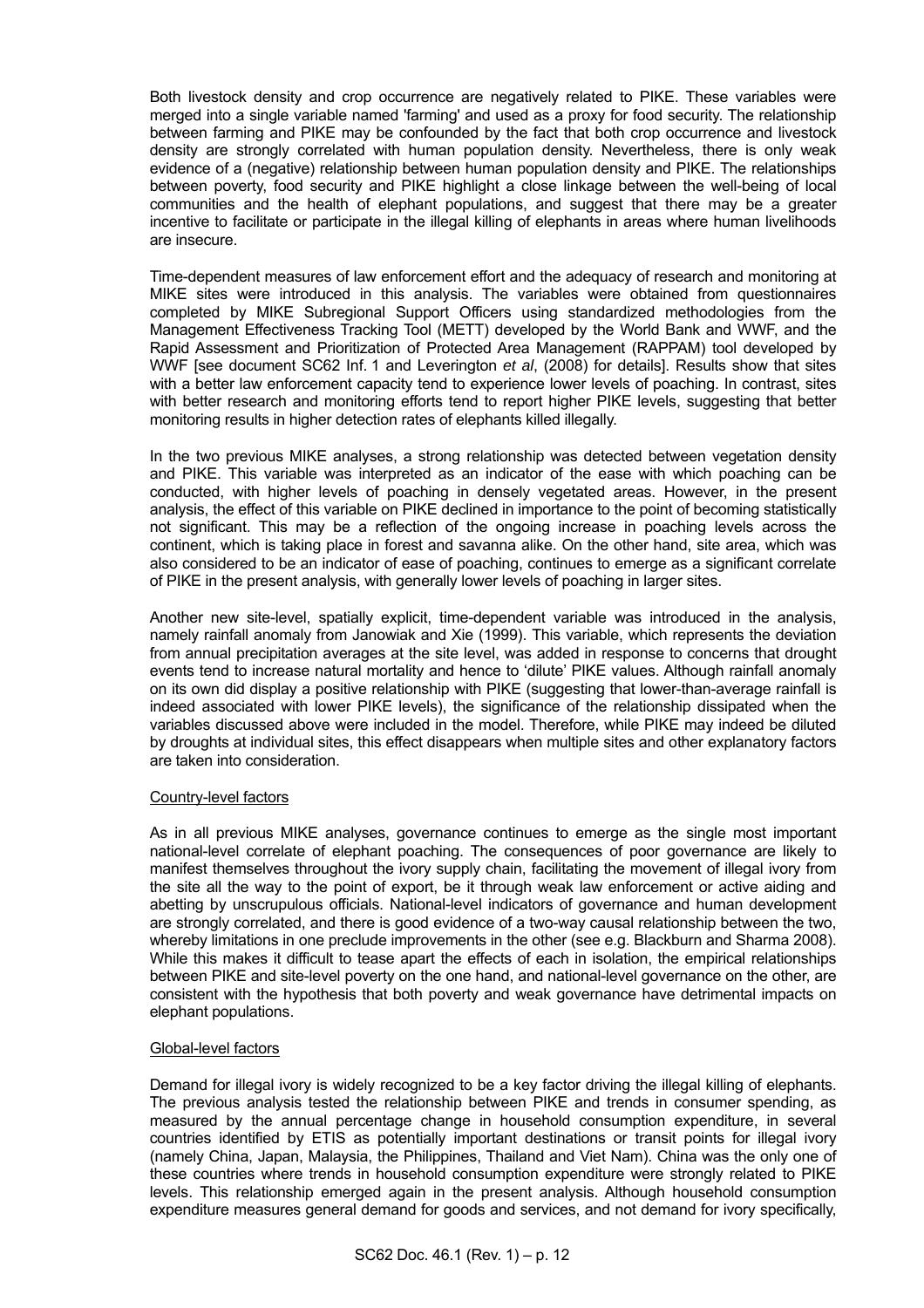the increased level of consumer demand in China is mirrored by a steady increase in the wholesale price paid by carvers and ivory processors for illegal raw ivory in that country, which roughly doubled between 2002 and 2004 (from around USD 150 to USD 350 per kg) and again between 2004 and 2010 to around USD 750 per kg (Esmond Martin, pers. comm).

 The only other country to show a relationship between PIKE and trends in household consumption expenditure in the previous analysis was Japan, although the relationship was marginal and negative. Data for Japan's household consumption in 2011 were not yet available at the time of writing, so this relationship could not be tested again for this analysis.

 After the inclusion in the model of the growth in household consumption in China, and after adjusting for all the above site- and country-level variables, there remains a residual temporal trend in the data, with declining or stable PIKE levels between 2002 and 2006, and increasing thereafter to a higher level in 2011 than at any previous point in the trend. The shape of this residual trend is strikingly similar to the trend in large-scale ivory seizures by weight shown in Figure 5 of this report. Indeed, when the estimated weight of raw ivory equivalent seized annually in large-scale ivory seizures as reported by ETIS (Table 2 below) is included in the model, there remains no residual temporal trend. Thus higher levels of PIKE in a given year are associated with larger weights of ivory seized in largescale seizures in that same year. This is a clear indication that both MIKE and ETIS are detecting essentially the same signals at different points in the illegal ivory supply chain, and gives confidence as to the robustness of the results reported by the two monitoring systems.

 Concerns have been expressed in recent months that the international 'one-off' ivory sales conducted under the auspices of CITES in 2008 may have led to the observed increases in levels of illegal killing of elephants. However, the MIKE analysis found no evidence to support this view. The effect of each of the years from 2002 to 2011 on the PIKE trend was investigated through an analysis of deviance. There was no statistically significant effect of the years 2008 or 2009 on the trend, and in fact the only two significant year effects were 2005 and 2011. The year 2005 was the turning point in the trend, after which PIKE levels began to steadily increase up to the present. This was three years before the sale was conducted and two years before the Parties approved it. The year 2011 appears to represent another important point in the trend, in which PIKE levels appear to further accelerate. In view of the above, there is no evidence in the MIKE data to suggest that the 2008 sale caused poaching levels to increase or to decrease.

 It is worth noting that the 2008 ivory sale coincided with the beginning of a nine-year moratorium on further ivory sales by range States whose populations are currently on Appendix II. The decisions to allow an ivory sale and at the same time prevent further legal sales effectively constitute mixed signals. Such mixed signals make it difficult to discern whether trends in MIKE data result from CITES decisions or from other factors. In order to detect effects of policy interventions, such as ivory trade decisions, such interventions would need to be unequivocal and associated with distinct points in time. This was not the case with the international ivory sale that eventually took place in late 2008, which had been the subject of CITES discussion since 2002. In addition, any hypothesis of a causal link between legal ivory sales and subsequent poaching levels would have to be clearly and carefully articulated by its proponents, specifying the expected direction, duration and spatial distribution of any effect, the expected length of any time lags, and the hypothesized causal mechanisms linking such sales to poacher behaviour. Well-articulated hypothesis and well-designed and implemented policy interventions would effectively constitute quasi-experiments, from which the MIKE and ETIS systems would eventually be able to discern any true impact of CITES decisions on poaching and possibly learn about causal links.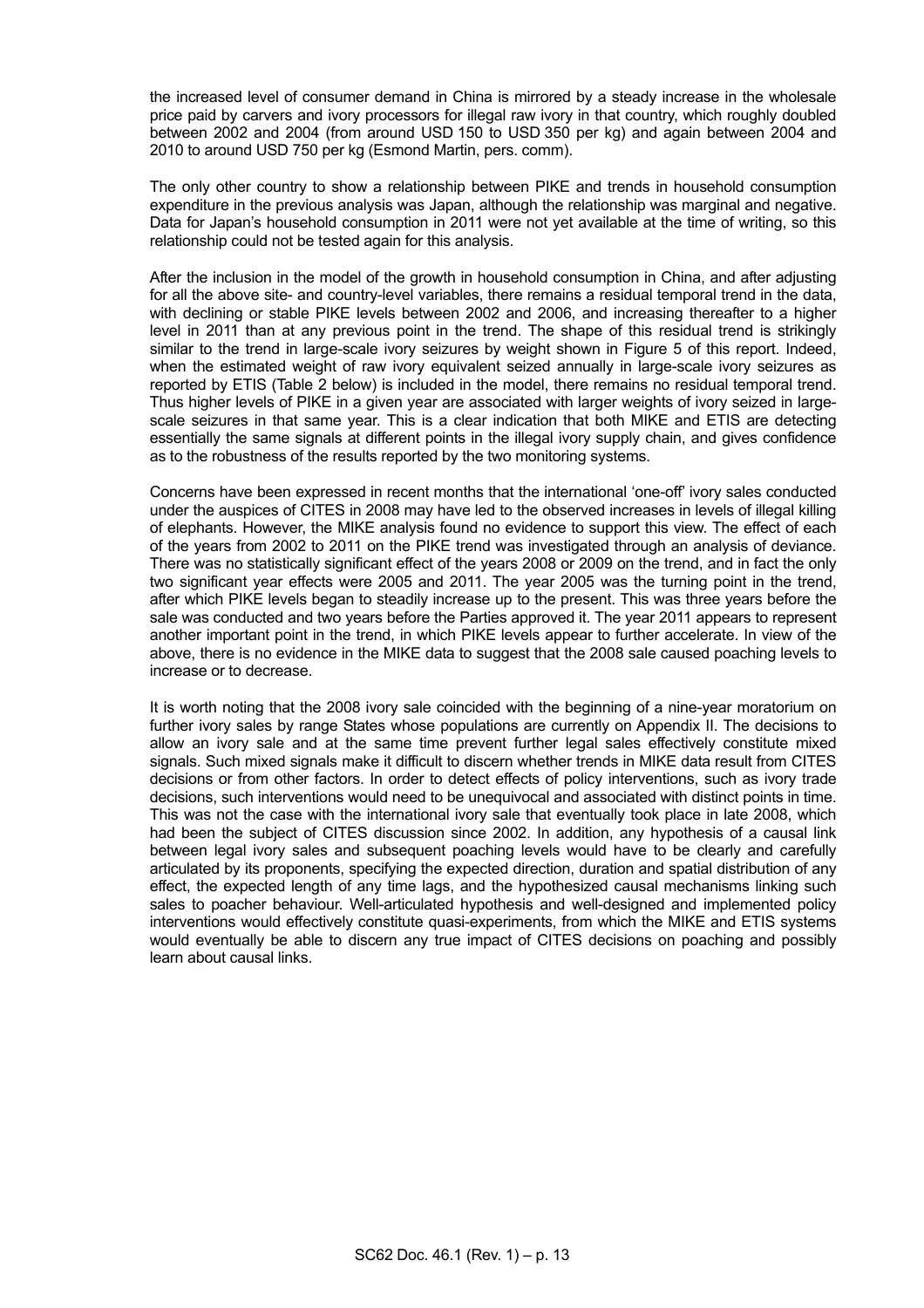*Figure 3. Relationships between covariates and PIKE while holding other covariates constant at their means. Dotted lines represent 95 % confidence bands.* 



SC62 Doc. 46.1 (Rev. 1) – p. 14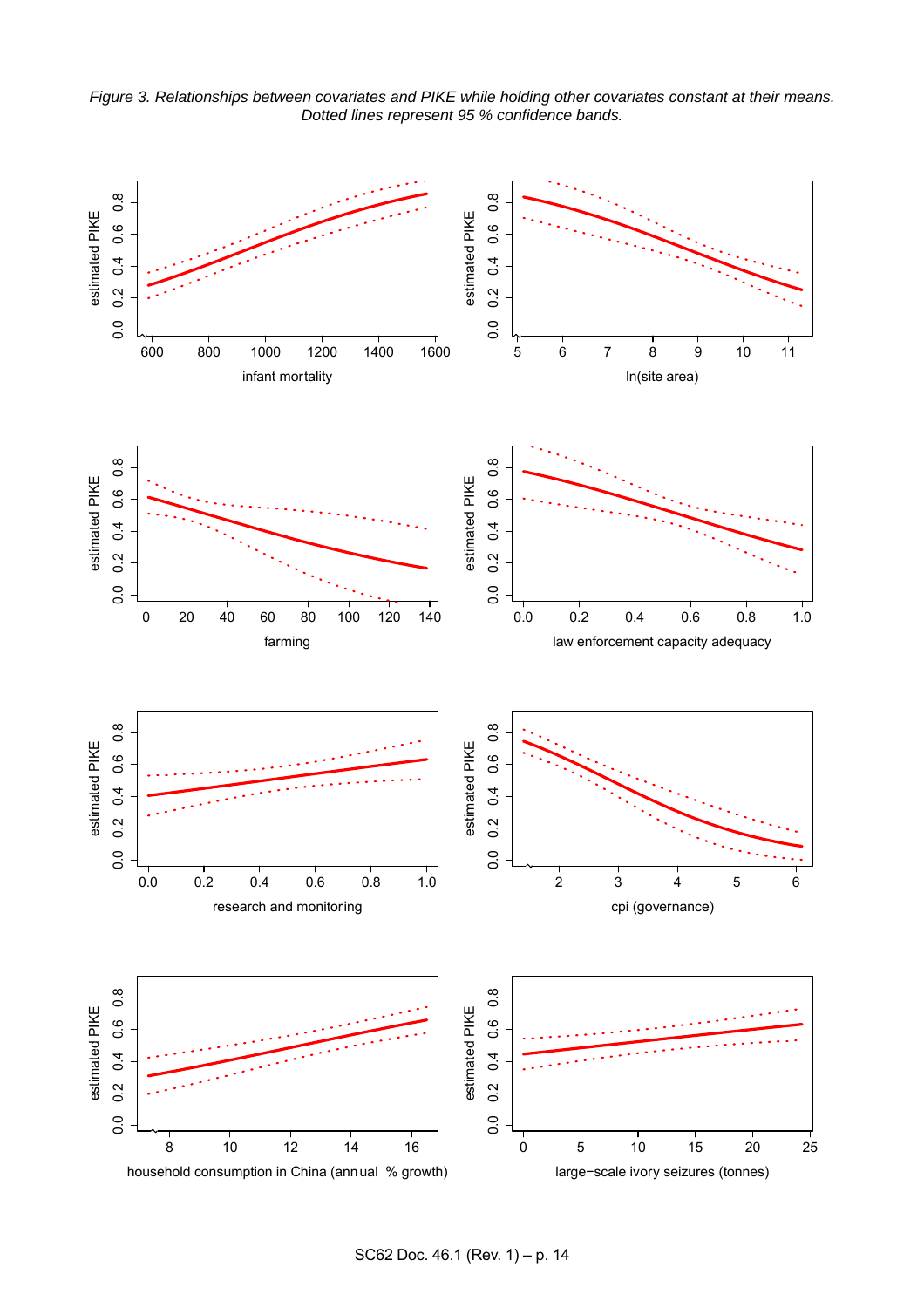## Scale of elephant poaching

 A method has been developed by Dr Kenneth Burnham, the statistical consultant to the MIKE programme, to estimate the proportion of the elephant population illegally killed in any given year at MIKE sites. This method, details of which can be found in document SC62 Inf. 1, relies on estimates of natural mortality and PIKE. As no reliable estimates of natural mortality are available across MIKE sites, lower and upper bounds for natural mortality for forest sites were set at 1 % and 4 % respectively, while for savannah sites the values used were 1.5 % and 4.5 % respectively (MIKE TAG, pers. comm). These figures, together with estimated PIKE values from the model, were used to estimate the percentage of the elephant population killed annually at reporting MIKE sites, aggregated at the subregional and continental levels, from 2005 to 2011. Given the uncertainty surrounding natural mortality rates, the figures shown in Table 1 are only rough estimates and should be interpreted with caution. Nevertheless, they do provide an indication of the possible scale of poaching at MIKE sites. Given recent and reliable elephant population estimates, the method could also be used to estimate total numbers of elephants killed annually. While such population estimates are not available for most sites, and it is therefore not possible to give absolute figures, the number of elephants being killed annually at African MIKE sites in recent years is likely to run into the tens of thousands. If PIKE values and reliable population estimates could be obtained for most sites with elephants, along with better estimates of natural mortality at each site, it would be possible to derive estimates of numbers of elephants illegally killed annually at the continental and global levels.

*Table 1. Lower and upper bounds of estimated proportions of elephant populations illegally killed annually in reporting MIKE sites between 2005 and 2011, expressed as percentages. Low bounds correspond to natural mortality rates of 1 % in forest sites and 1.5 % in savannah sites, while upper bounds correspond to natural mortality rates of 4 % in forest sites and 4.5 % in savannah sites.* 

|          | 2005        | 2006        | 2007          | 2008         | 2009         | 2010         | 2011         |
|----------|-------------|-------------|---------------|--------------|--------------|--------------|--------------|
| Central  | 1 - 4 1     | $2.2 - 8.5$ | $4.0 - 15.9$  | $3.2 - 12.5$ | $1.6 - 6.5$  | $4.1 - 16.1$ | $5.8 - 22.9$ |
| Eastern  | $0.7 - 2.0$ | $0.7 - 2.2$ | $1.2 - 3.7$   | $1.4 - 4.2$  | $0.7 - 2.2$  | $2.9 - 8.6$  | $3.6 - 10.8$ |
| Southern | $0.3 - 0.8$ | $0.5 - 1.5$ | $07 - 21$     | $1 - 3.1$    | $0.4 - 1.1$  | $1.4 - 4.3$  | $2.0 - 5.9$  |
| West     | $1.3 - 3.8$ | $2.1 - 6.2$ | $11.1 - 42.5$ | $5.9 - 22.3$ | $3.1 - 11.5$ | $4.6 - 13.9$ | $4.4 - 12.8$ |
| All      | $0.6 - 2.1$ | $0.9 - 3.0$ | $1.5 - 5.3$   | $1.7 - 5.9$  | $0.9 - 3.0$  | $2.5 - 8.4$  | $3.5 - 11.7$ |

# Legal trade in ivory<sup>[7](#page-14-0)</sup>

Based on CITES annual report data over the period 2009-2010, an overview of reported trade in *Loxodonta africana* has been produced by UNEP-WCMC. As the deadline for submission of annual reports to CITES for 2011 is 31 October 2012, trade data for 2011 are not yet available. Reported trade in *Loxodonta africana* over the period 2009-2010 principally comprised wild-sourced hunting trophies (including tusks). In total, African range States reported the direct export of 2573 kg of tusks and 1032 tusks from wild sources in 2009 and 2010 (Tables D1 and D2 in document SC61 Inf. 1). All countries appear to be within their declared export quotas for tusks as sport-hunted trophies (Table D3 in document SC62 Inf. 1), when both tusks and trophies (treated as equivalent to two tusks) are taken into account. The Sudan (prior to secession of South Sudan) and Ghana, which have never communicated a sport-hunted trophy quota to the CITES Secretariat and had a zero export quota for raw ivory in place in both 2009 and 2010, reported the export of 95 tusks (no source reported) and two tusks (source code 'W', i.e. "Specimens taken from the wild"), respectively, in 2010. This trade has not been confirmed by the importers. Summaries of trade recorded in the CITES Trade Database, compiled by UNEP-WCMC, can be found in Tables D1 to D3 in document SC62 Inf. 1.

## Illegal Trade in Elephant Specimens $<sup>8</sup>$  $<sup>8</sup>$  $<sup>8</sup>$ </sup>

This section is based on data held in the Elephant Trade Information System (ETIS) as of 17 April 2012, which comprised 17,757 elephant product seizure records from 88 countries or territories since 1989 (Table E1 in SC62 Inf. 1). In comparison to the report for SC61 [document SC61 Doc. 44.2 (Rev. 1), Annex 1], there are now 828 more records in ETIS. Ethiopia, Germany, Belgium, France, Hong Kong and Kenya have contributed twothirds of these new seizure records, with other cases received pertaining to Australia, Austria, Botswana, Cameroon, the Central African Republic, China, Gabon, Greece, Japan, Malaysia, Mozambique, Nigeria, the

l

<span id="page-14-0"></span>*<sup>7</sup> This section has been contributed by UNEP-WCMC using data from the CITES Trade Database.* 

<span id="page-14-1"></span>*<sup>8</sup> This section has been contributed by TRAFFIC.*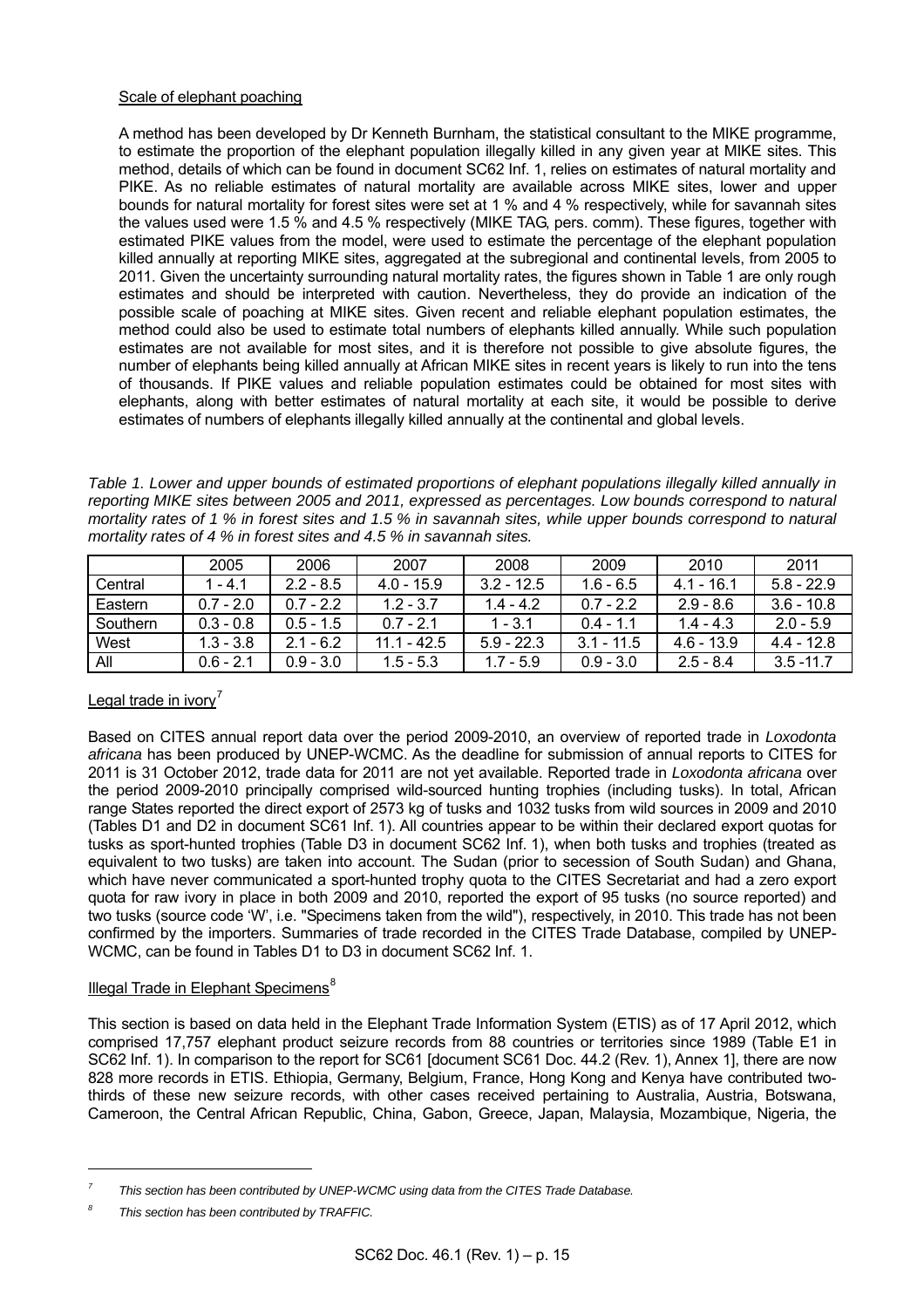Republic of Korea, South Africa, Switzerland, Uganda, the United Arab Emirates, the United Kingdom of Great Britain and Northern Ireland, the United Republic of Tanzania, Viet Nam, Zambia and Zimbabwe.

Eight African elephant range States (Angola, Benin, Equatorial Guinea, Guinea-Bissau, Liberia, Senegal, Somalia and Togo), and four Asian elephant range States (Bangladesh, Cambodia, the Lao People's Democratic Republic and Myanmar) have never submitted any elephant product seizure records to ETIS over the 24-year period 1989-2012, yet these countries collectively have been implicated in 572 ivory seizures that have taken place elsewhere in the world. Angola, Senegal, Equatorial Guinea and Togo account for threequarters of these records indicating that significant exports of ivory are occurring from these countries, whilst both Cambodia and the Lao People's Democratic Republic appear to be emerging as important intermediary transit countries in Asia for ivory moving on to end-use markets in China or Thailand.

A total of 1,821 records represent non-ivory elephant products, whilst the remaining 15,936 cases concern ivory seizures. These records total 3[9](#page-15-0)5,990 kg of ivory<sup>9</sup>. Annual raw data totals, with the number of seizure cases in each year, are presented in Figure 4. As can be seen in the figure, three of the five years in which the greatest volumes of ivory were seized and reported to ETIS occurred in 2009, 2010 and 2011. In terms of raw, unadjusted data, it is expected that 2011 will eventually exceed 2009 as the year in which the greatest volume of ivory was seized given that some important data sets (for example China, India, Italy, the Netherlands, Portugal, South Africa, Spain, the United Republic of Tanzania and the United States of America) still remain outstanding. Data for 2012 are only beginning to be received so that the year remains data deficient for the present time and does not factor into this discussion.

<span id="page-15-1"></span>

*Figure 4. Estimated weight of ivory and number of seizure cases by year, 1989-2012 (ETIS, 17 April 2012).* 

## Trends and levels of illegal ivory trade

l

 Although a trends analysis was not conducted for this assessment, the raw, unadjusted data continue to demonstrate that record levels of ivory were seized and sustained throughout the period 2009 to 2011. Successive years of peak seizure volumes are not otherwise a pattern previously observed in the ETIS data [\(Figure 4](#page-15-1)) and stand as a very worrying indication that illegal trade in elephant ivory continues to surge in an unabated manner. The ETIS analysis for CoP15 reported that "the year 2009 represents the high point for illicit trade in ivory over the last decade" and cautioned that "this result is cause for concern and sufficient justification for a more forceful approach to the implementation of the *Action plan for the control of trade in African elephant ivory* articulated in Decision 13.26." The raw, unadjusted data continue to suggest that little improvement has occurred in the two years following that report. This issue will be thoroughly explored in the context of the comprehensive analysis of the ETIS data for CoP16.

<span id="page-15-0"></span>*<sup>9</sup> The weight (kg) values of seizure records that only report number of pieces by ivory type have been estimated using regressions models based on the current ETIS dataset. Thus, slightly different formulae have been used in comparison to similar calculations made for other ETIS analyses, and weight values of individual seizure cases may not be directly comparable between reports.*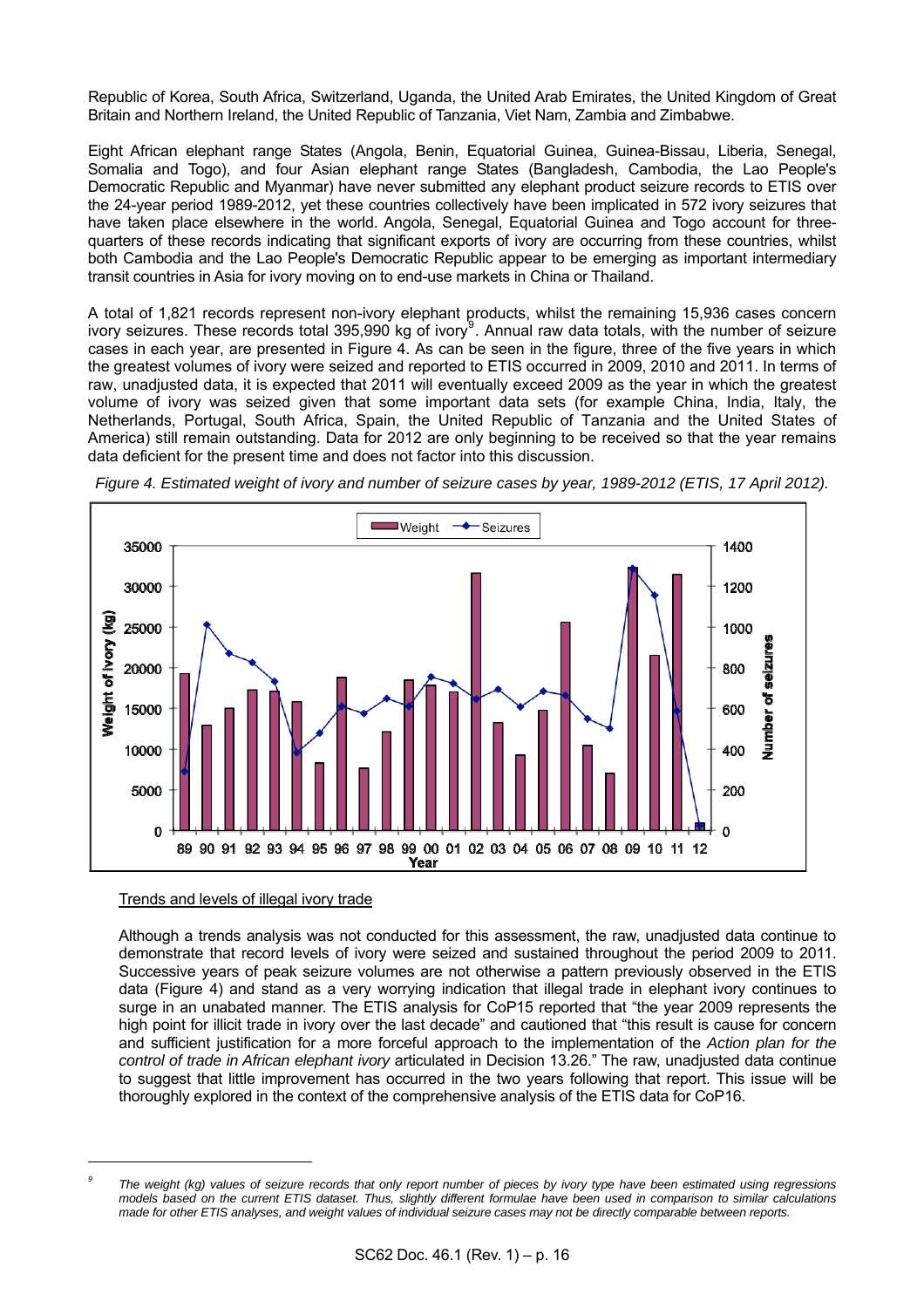## Large-scale ivory seizures

 The ETIS report to SC61 drew attention to the increasingly significant role that large movements of ivory play as a driver of illegal trade in ivory, and discussed the value of using large-scale ivory seizures as a proxy measure for assessing the involvement of organized crime in the trade. ETIS recognizes seizure volumes of 800 kg or above as the threshold for defining a large-scale ivory seizure. The SC61 report warned that the engagement of organized criminal syndicates in the illicit trade in ivory between Africa and Asia was becoming increasingly more entrenched. Since then, the evidence has only served to confirm that assertion, especially as 2011 ended with more large-scale ivory seizures than any previous year in the ETIS data. From 1989 to 1999, there were 31 large-scale ivory seizures, ranging from zero to five in each of the 11 years and averaging 2.8 seizures per year over this period. The 12-year period from 2000 onwards has seen 54 large-scale ivory seizures, averaging 4.5 per year and becoming a double-digit number in 2011 for the first time in 23 years (Table 2).

 As can be seen in Table 2, more than half of the large-scale ivory seizures that have occurred since 2000 have been in the last three years. How many such consignments are able to reach their final destination without detection remains unknown, but it is certain that ivory is being smuggled successfully. Plotting the data since 2000 in Table 2 in 'three-year moving averages, which serves to smooth the overall pattern in the data, a major increase in large-scale movements of ivory has been steadily occurring since 2004 (Figure 5), reflecting both an increased demand for ivory and the growing involvement of organized crime in the ivory trade.

| Year  | No. of large-scale Ivory | Weight of large-scale ivory |  |  |
|-------|--------------------------|-----------------------------|--|--|
|       | seizures                 | seizures (kg)               |  |  |
| 2000  | 5                        | 9,505                       |  |  |
| 2001  | 5                        | 7,062                       |  |  |
| 2002  | 6                        | 19,539                      |  |  |
| 2003  | 3                        | 4,421                       |  |  |
| 2004  | 2                        | 2,750                       |  |  |
| 2005  | 2                        | 4,742                       |  |  |
| 2006  | 6                        | 16,442                      |  |  |
| 2007  | 2                        | 2,152                       |  |  |
| 2008  | 0                        |                             |  |  |
| 2009  | 8                        | 19,303                      |  |  |
| 2010  | 6                        | 9,797                       |  |  |
| 2011  | 14                       | 24,300                      |  |  |
|       |                          |                             |  |  |
| TOTAL | 54                       | 110,522                     |  |  |

| Table 2. Number of large-scale ivory seizures and volume of ivory represented |  |
|-------------------------------------------------------------------------------|--|
| in raw ivory equivalent by year, 2000-2012 (ETIS, 17 April 2012).             |  |

*Figure 5. Large-scale ivory seizure volumes plotted in three-year moving averages by year, 2000-2011 (ETIS, 17 April 2012)*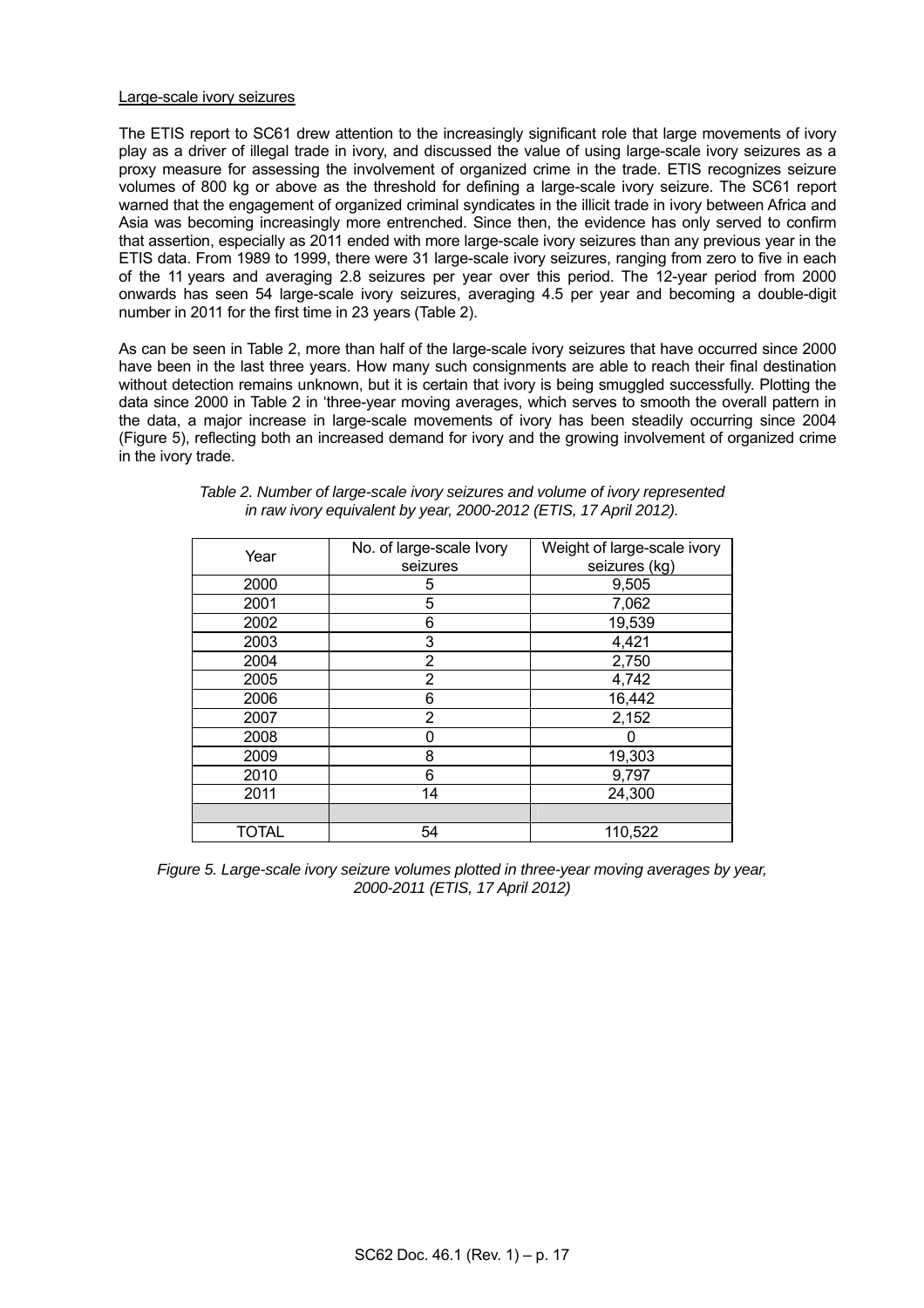

*Table 3. Large-scale ivory seizures (800 kg or > at raw ivory equivalent) by country of discovery, 2009-2011 (ETIS Data, 17 April 2012)* 

| Country or territory of<br>discovery | Number of large-<br>scale seizures | 2009<br><b>Total seized</b><br>(kg) | 2010<br><b>Total seized</b><br>(kg) | 2011<br><b>Total seized</b><br>(kg) | Country /<br>regional Total |
|--------------------------------------|------------------------------------|-------------------------------------|-------------------------------------|-------------------------------------|-----------------------------|
| Africa                               |                                    |                                     |                                     |                                     |                             |
| Cameroon                             | 1                                  | 997                                 |                                     |                                     | 997                         |
| Kenya                                | 4                                  |                                     | 2,160                               | 5,061                               | 7,221                       |
| United Republic of<br>Tanzania       | 1                                  |                                     |                                     | 1,895                               | 1,895                       |
| South Africa                         |                                    | 2,197                               |                                     |                                     | 2,197                       |
| Subtotal                             | 7                                  | 3,194                               | 2,160                               | 6,956                               | 12,310                      |
| Asia                                 |                                    |                                     |                                     |                                     |                             |
| China                                | 2                                  | 1,770                               |                                     | 2,236                               | 4,006                       |
| Hong Kong (SAR)                      | 4                                  |                                     | 2,507                               | 3,088                               | 5,595                       |
| Malaysia                             | 4                                  |                                     |                                     | 7,961                               | 7,961                       |
| Philippines                          |                                    | 4,861                               |                                     |                                     | 4,861                       |
| Thailand                             | 6                                  | 1,832                               | 3,465                               | 3,059                               | 8,356                       |
| Viet Nam                             | 4                                  | 7,647                               | 1,665                               | 1,000                               | 10,312                      |
| Subtotal                             | 21                                 | 16,109                              | 7,637                               | 17,344                              | 41,091                      |
|                                      |                                    |                                     |                                     |                                     |                             |
| <b>TOTAL</b>                         | 28                                 | 19,303                              | 9,797                               | 24,300                              | 53,400                      |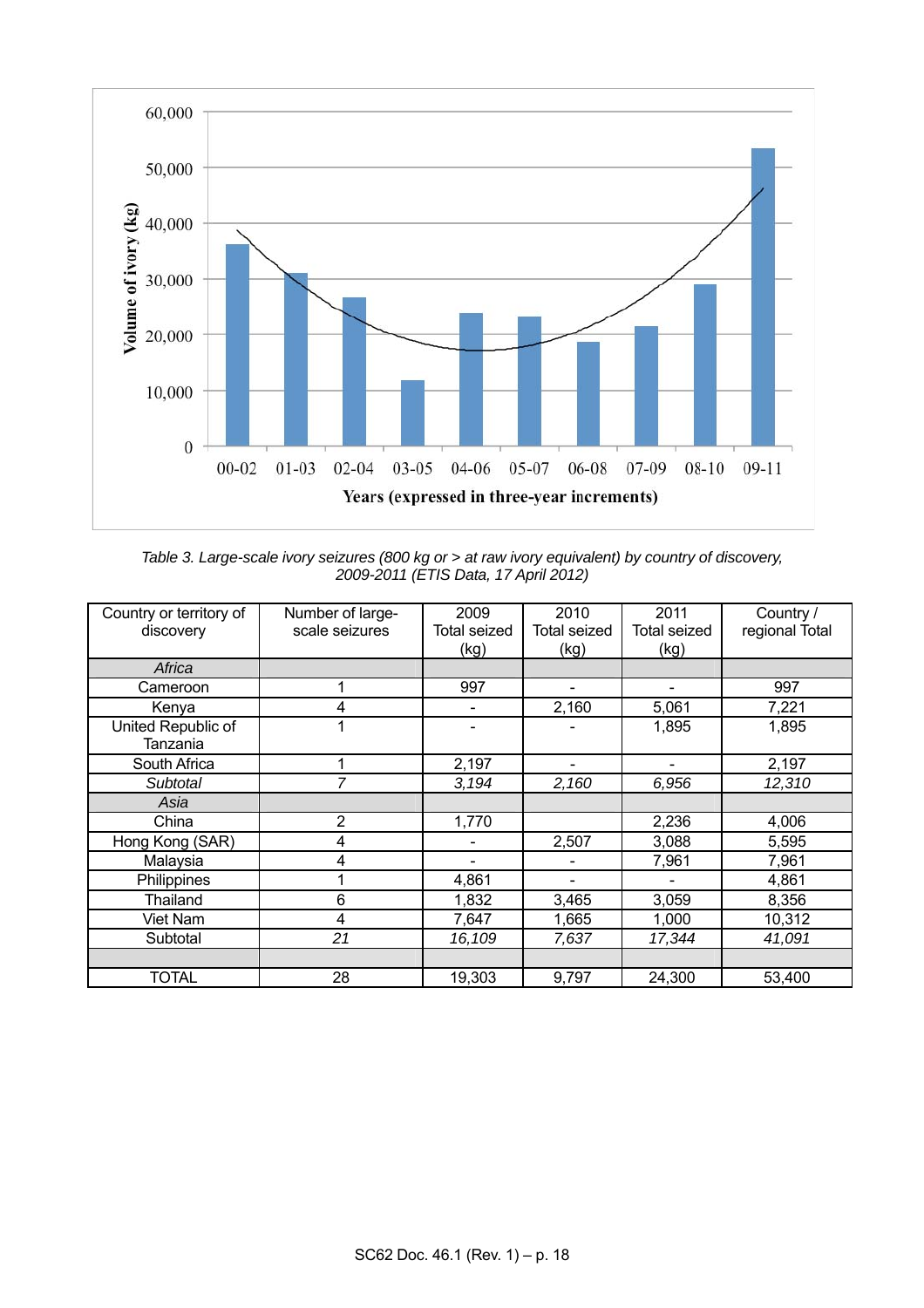| Table 4. Large-scale ivory seizures (800 kg or > at raw ivory equivalent) by country of origin or export, |  |
|-----------------------------------------------------------------------------------------------------------|--|
| 2009-2011, (ETIS Data, 17 April 2012)                                                                     |  |

| Country of origin or<br>export | Number of<br>large-scale<br>seizures | 2009<br><b>Total seized</b><br>(kg) | 2010<br><b>Total seized</b><br>(kg) | 2011<br><b>Total seized</b><br>(kg) | Country /<br>subregion Total |
|--------------------------------|--------------------------------------|-------------------------------------|-------------------------------------|-------------------------------------|------------------------------|
| <b>West Africa</b>             |                                      |                                     |                                     |                                     |                              |
| Nigeria                        | 2                                    | $\blacksquare$                      | 1,002                               | 1,026                               | 2,028                        |
| <b>WA Subtotal</b>             |                                      | -                                   | 1,002                               | 1,026                               | 2,028                        |
| <b>Central Africa</b>          |                                      |                                     |                                     |                                     |                              |
| Cameroon                       | 1                                    | 997                                 | $\blacksquare$                      | $\overline{\phantom{a}}$            | 997                          |
| <b>CA Subtotal</b>             |                                      | 997                                 |                                     | $\overline{\phantom{0}}$            | 997                          |
| East Africa                    |                                      |                                     |                                     |                                     |                              |
| Kenya                          | 8                                    | $\blacksquare$                      | 5,900                               | 8,494                               | 14,394                       |
| United Republic of<br>Tanzania | $\overline{7}$                       | 12,507                              | 1,505                               | 5,793                               | 19,806                       |
| Uganda                         | $\overline{2}$                       | 1,832                               | $\blacksquare$                      | $\overline{\phantom{a}}$            | 1,832                        |
| <b>EA Subtotal</b>             |                                      | 14,339                              | 7,405                               | 14,287                              | 36,032                       |
| Southern Africa                |                                      |                                     |                                     |                                     |                              |
| South Africa                   | 1                                    | $\blacksquare$                      | $\blacksquare$                      | 2,974                               | 2,974                        |
| Zimbabwe                       | 1                                    | 2,197                               | $\overline{\phantom{0}}$            | L                                   | 2,197                        |
| <b>SA Subtotal</b>             |                                      | 2,197                               |                                     | 2,974                               | 5,171                        |
|                                |                                      |                                     |                                     |                                     |                              |
| <b>Subtotal</b>                | 22                                   | 17,533                              | 8,407                               | 18,287                              | 44,227                       |
|                                |                                      |                                     |                                     |                                     |                              |
| Unknown                        | $6\phantom{1}$                       | 1,770                               | 1,390                               | 6,013                               | 9,173                        |
|                                |                                      |                                     |                                     |                                     |                              |
| <b>TOTAL</b>                   | 28                                   | 19,303                              | 9,797                               | 24,300                              | 53,400                       |

 Looking more closely at the 28 large-scale ivory seizures that have occurred since 2009, Table 3 demonstrates that law enforcement authorities in Asian countries and territories are three times more likely to make a large seizure than their counterparts in Africa. Virtually all large-scale ivory seizures involve container shipping, a factor that imposes considerable challenges to resource-poor nations in Africa. Thailand, with six large-scale seizures, has made the most seizures, whilst Hong Kong SAR, Malaysia and Viet Nam in Asia and Kenya in Africa have each made four. Viet Nam, China (including Hong Kong SAR) and Thailand have made large-scale ivory seizures in each year during this period, seizing the greatest volumes of ivory. Collectively, all of these seizures have yielded over 53 tonnes of ivory.

 In terms of ivory trade flows from Africa to Asia, East African ports remain the paramount exit point for illegal consignments of ivory today. The ETIS update for SC61 reported that:

 *Another important development in the ETIS data since CoP15 is the fact that the eastern Africa subregion has consolidated its position as the primary exit point for illicit ivory leaving the African continent, with Kenya and the United Republic of Tanzania as prominent countries of origin or export in the trade.* 

 Table 4 confirms this status, with Kenya and the United Republic of Tanzania together accounting for 15 of the 28 (54 %) large-scale seizure cases, and constituting at least 64 % of the total volume of ivory seized in these transactions. Adding the volume of ivory seized in Uganda, the East African trade accounts for 68 % of the total volume of ivory seized.

 There is little doubt that the East African subregion is the centre of illegal ivory trafficking at the present time. This development stands in sharp contrast and is a departure from ivory trade patterns previously seen in the past: large consignments of ivory moving out of west and central Africa have become minimal, collectively constituting only 11 % of the total of large-scale ivory seizures by number in the 2009-2011 data, a three-fold reduction from the period 2000-2008 (Table 5). MIKE data have consistently indicated the highest levels of illegal elephant killing in central African sites and continue to do so (this report). Likewise, the ETIS analysis for CoP15 and the report for SC61 reported that most large consignments of ivory from west Africa, especially those from Nigeria, were believed to constitute ivory from the central African subregion (Milliken *et al.*, 2012). Similarly, a number of large ivory shipments from East Africa also comprised central African ivory [see document SC61 Doc. 44.2 (Rev. 1), Annex 1]. Recent large-scale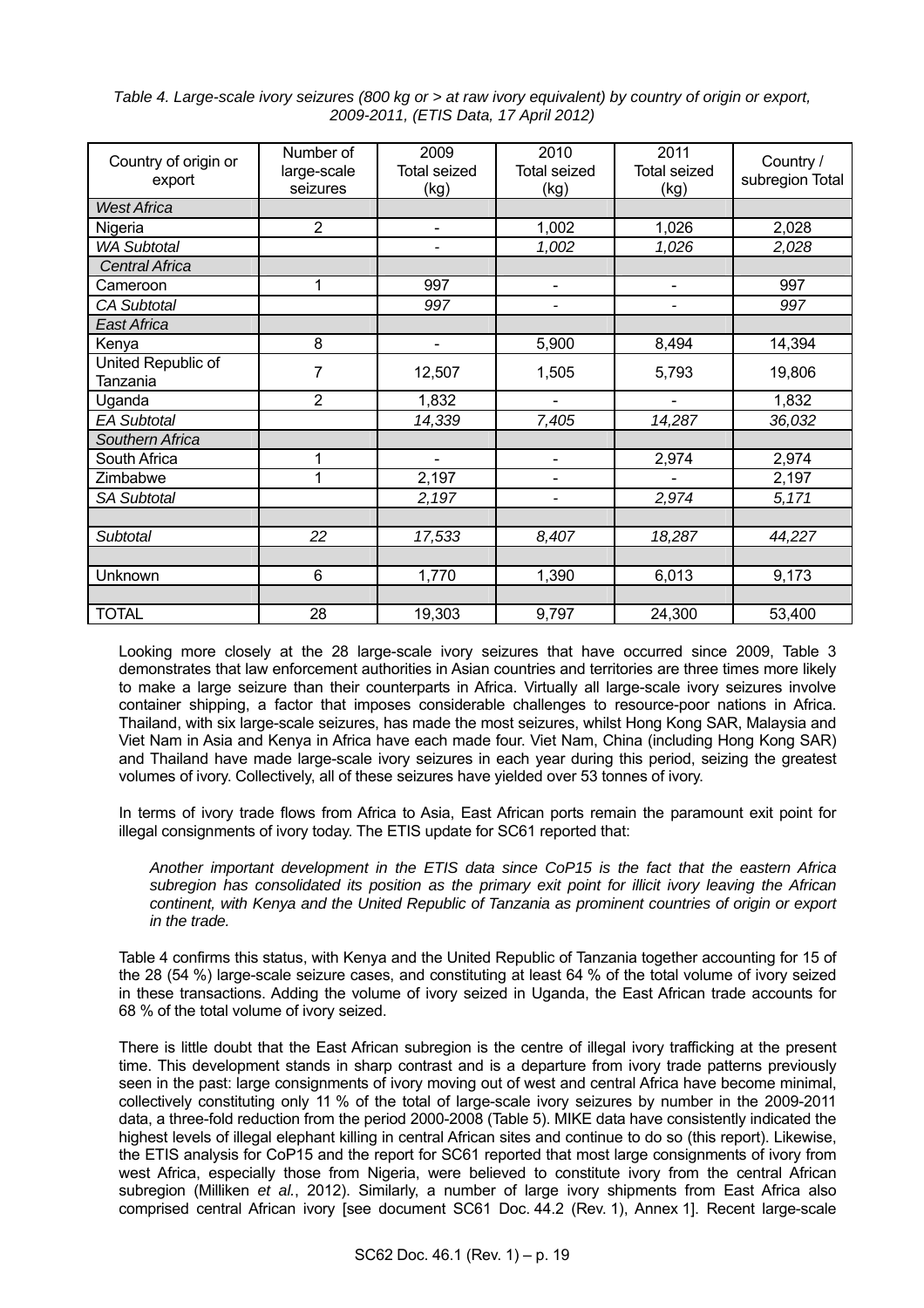ivory seizures in Malaysia coming from East Africa continue to include elephant tusks derived from the forest elephant subspecies, indicating ongoing cross-border trade from the Democratic Republic of the Congo through Uganda and on to Kenya and the United Republic of Tanzania for export to Asia. Whether the decline in large consignments of ivory directly coming from west and central African Atlantic Ocean seaports reflects a decline in elephant populations in the western part of the Congo Basin remains to be determined, but the depletion of local populations is slowly being documented (see AfESG data). Ivory trade movements out of southern Africa were far less frequent and represented another 7 % of this illegal trade in the current period.

| Subregion of export | Number of large-<br>scale seizures,<br>2000-2008 | Percentage of<br>total, 2000-2008 | Number of large-<br>scale seizures,<br>2009-2011 | Percentage of<br>total, 2009-2011 |  |
|---------------------|--------------------------------------------------|-----------------------------------|--------------------------------------------------|-----------------------------------|--|
| West/central Africa |                                                  | 34 %                              |                                                  | 11 $%$                            |  |
| East Africa         |                                                  | 34%                               |                                                  | 61 %                              |  |
| Southern Africa     |                                                  | 13 %                              |                                                  | 7%                                |  |
| Unknown             |                                                  | 19 %                              |                                                  | 21 %                              |  |
| Total               | 32                                               | 100 %                             | 28                                               | 100 %                             |  |

*Table 5. Number of large-scale ivory seizures (800 kg or > at raw ivory equivalent) by subregion from which they were exported, 2000-2011, (ETIS Data, 17 April 2012).* 

 As shown in Table 6, in terms of end-use markets, as repeatedly reported in the past, China and Thailand are the two principal destinations for large-scale ivory consignments from Africa, with all other Asia countries identified in the data generally playing the role of transit countries and staging grounds for onward shipment to one of these two destinations (Milliken *et al.*, 2012). Indeed, minimally representing more than half of the total (54 %), China (including Hong Kong SAR) is the paramount destination for large-scale ivory consignments. Another 12 % of the ivory was seized in, or headed for, the ivory market in Thailand. With respect to another 22 %, it is not possible to state with certainty the final destination of the ivory in question, but traders and carvers in either China or Thailand would have been the likely recipient. For another four cases (12.7 %), which were mostly seized in Africa, the final destination is not at all clear.

 New trade routes appear to be emerging. For example, in 2011, two consignments, one seized in Kenya and one seized in Malaysia coming from Kenya, were reportedly destined for Cambodia, a country that has never previously appeared in the ETIS data as a destination or transit country for large shipments of ivory. With only a very small local ivory market nationally, it is believed that these consignments were to be subsequently moved overland to neighbouring Thailand or, alternatively, through the neighbouring Lao People's Democratic Republic, into China's Yunnan Province. Use of Cambodia's Shihanoukville Port, the country's only deep water port, as an export destination for ivory from Africa appears to be an emerging substitute trade route to China following the series of large seizures in Viet Nam, which typically has served as an overland conduit into China's Guangxi Province, (as evidenced by the seizure of 707 ivory tusks in China on the border with Viet Nam in April 2011). Equally, such trade could be destined for the overland journey of only a few hours duration into Thailand, where law enforcement performance at the major ports of entry – Bangkok's international airport and seaport – has improved in recent years. The criminal syndicates behind these large movements of ivory are believed to be highly adaptive and the emergence of new trade routes in the ETIS data is likely to be evidence of evolving tactics.

| Country of<br>inferred<br>destination | Number of<br>large-scale<br>seizures | 2009<br>Total seized<br>(kg) | 2010<br><b>Total seized</b><br>(kg) | 2011<br><b>Total seized</b><br>(kg) | Country total | Percentage<br>of ivory<br>seized |
|---------------------------------------|--------------------------------------|------------------------------|-------------------------------------|-------------------------------------|---------------|----------------------------------|
| Asia                                  |                                      |                              |                                     |                                     |               |                                  |
| China                                 | 13                                   | 14,277                       | 6,247                               | 8,324                               | 28,848        | 54.0 %                           |
| Thailand                              | 5                                    | 1,832                        | 1,390                               | 3,059                               | 6,281         | 11.8 %                           |
| Either                                | 6                                    |                              | 2,160                               | 9,334                               | 11,494        | 21.5%                            |
| <b>Subtotal</b>                       |                                      | 16,109                       | 9.797                               | 20,717                              | 46,623        |                                  |
|                                       |                                      |                              |                                     |                                     |               |                                  |
| <b>Unknown</b>                        | 4                                    | 3,194                        |                                     | 3,583                               | 6,777         | 12.7 %                           |
|                                       |                                      |                              |                                     |                                     |               |                                  |
| <b>TOTAL</b>                          | 28                                   | 19,303                       | 9,797                               | 24,300                              | 53,400        | 100.0%                           |

*Table 6. Large-scale ivory seizures (800 kg or > at raw ivory equivalent) by country of inferred destination, 2009-2011, (ETIS Data, 17 April 2012)*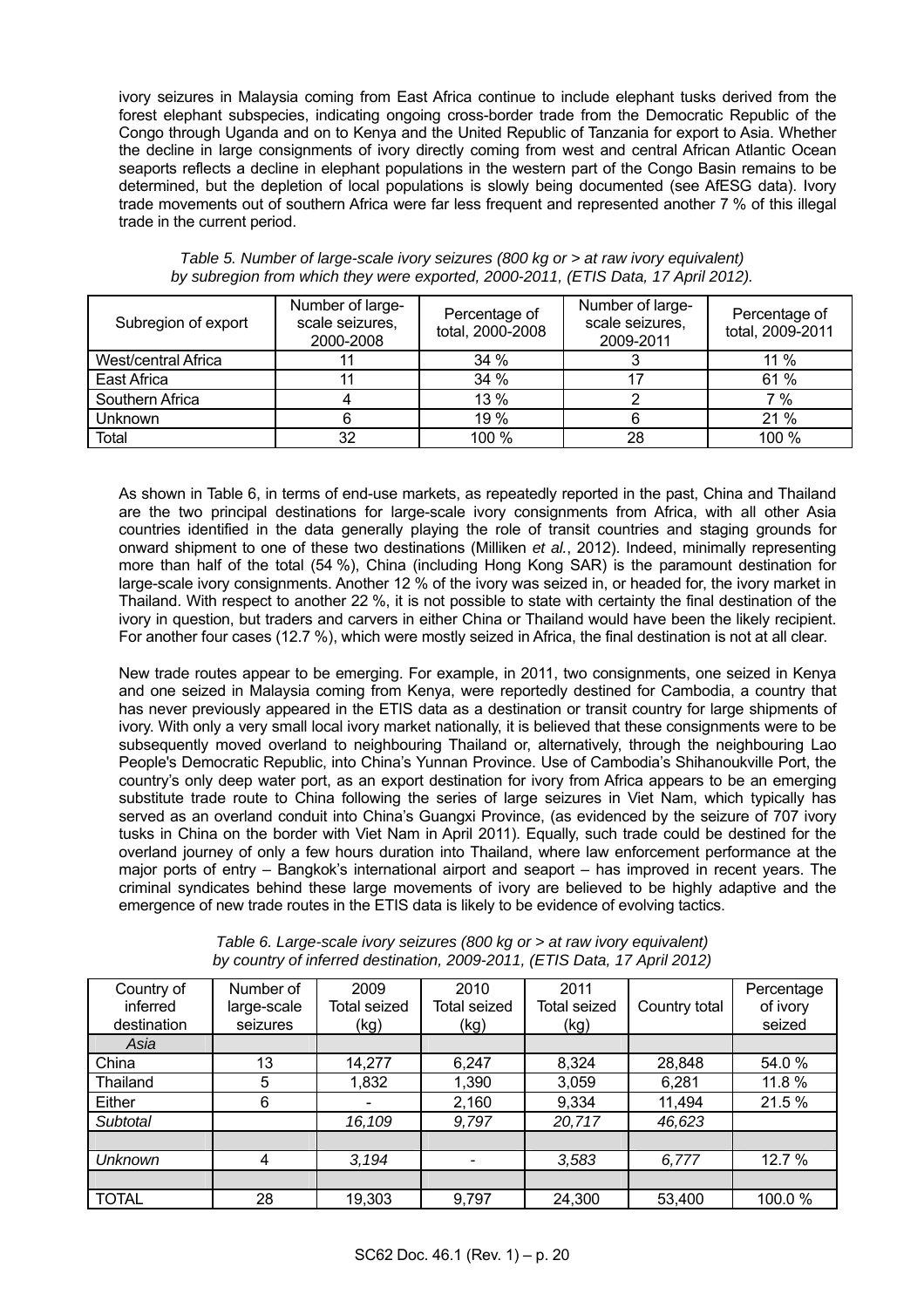Large-scale movements of ivory exert tremendous influence upon illegal ivory trade trends and serve to undermine the efficacy of CITES as a mechanism to prevent such trade. It remains a worrying point of concern that very few large-scale ivory seizures actually result in successful follow-up law enforcement actions, including investigations, arrests, convictions and the imposition of penalties that serve as deterrents. International collaboration and information sharing between the country of discovery and other countries in the trade chain remain weak. Forensic evidence is rarely collected as a matter of routine government procedure, but rather occurs as a result of NGO interventions, if at all. Finally, the status of such large volumes of ivory in the hands of Customs authorities in various countries, which generally do not have robust ivory stock management systems, remains a problematic issue. Indeed, reports of Customs officials wanting to sell off the seized ivory in their possession have been received by TRAFFIC, which under Resolution Conf. 9.10 (Rev. CoP15) would be a violation of CITES requirements for the disposal of Appendix-I specimens. More worrying still, unconfirmed reports of ivory stocks subsequently going missing after their seizure and re-entering trade have also been received. The ongoing general failure to scale up law enforcement investigations and the security and transparency surrounding seized ivory stocks are two important issues for the CITES Parties to address.

## Unregulated domestic ivory markets

 Large-scale movements of ivory to the significant and unregulated domestic ivory market in Thailand, which fails to meet the requirements adopted in Resolution Conf. 10.10 (Rev. CoP15) for internal trade in ivory, have continued since CoP15. Whilst a welcomed degree of improved law enforcement at Thailand's ports of entry has been demonstrated in the seizure of over 8.3 tonnes of ivory since 2009 (Table 3), there is little evidence of similar law enforcement pressure on the hundreds of retail ivory vendors in the country's marketplace. The ETIS data continue to demonstrate the global reach of Thailand's ivory markets: between 2009 and 2011, more than 200 ivory seizure cases have been reported by other countries regarding illegal ivory products seized from individuals coming from Thailand. It is recognized that, pursuant to a recommendation adopted at SC61, Thailand will be reporting at the present meeting on its domestic ivory trade policy.

 China's domestic ivory trade control system has also reportedly faltered considerably since the country was a CITES-approved participant in the one-off ivory sale held in four southern African countries in late 2008. Various observers to China, including TRAFFIC's own monitoring programme, have found government-accredited ivory trading retail outlets persistently selling ivory products without the benefit of product identification certificates (Martin and Vigne, 2011; EIA, 2012), which were recognized as an integral discriminating feature in the Chinese control system as described in the Annex to document SC53 Doc. 20.1. China's ivory database system was specifically designed to track ivory products at the retail level back to legal stocks of raw ivory held by approved manufacturing outlets. Allowing retail vendors the option to sell ivory products without the display and issuance of product identification certificates means that such items would not be captured in the database. This circumvention creates an opportunity for laundering products from illicit sources into the legal control system. It is recognized that, pursuant to the recommendations adopted at SC61, China was invited to reassess its internal ivory trade control system and it is hoped that a report on this topic will be offered by China at the present meeting. In the meantime, China has instigated a major law enforcement initiative against illegal trade in wildlife at the retail level through a coordinated effort involving China's National Inter-agency CITES Enforcement Coordination Group (NICECG). It has been reported that law enforcement personnel uncovered more than 700 cases of illegal wildlife trade, including the confiscation of 1.37 tonnes of ivory. It is expected that China will report in detail on this welcomed development at the present meeting.

# Enforcement actions to curb the illegal trade in elephant specimens $10$

## Implementation of Decision 13.26 (Rev. CoP15) (*Action plan for the control of trade in elephant ivory*)

 The *Action plan for the control of trade in elephant ivory* emerged from the dialogue meeting of African elephant range States held before the 13th meeting of the Conference of the Parties (CoP13, Bangkok, 2004), where Decision 13.26 to implement and monitor the *Action plan* was adopted by consensus. This Decision has been re-adopted by consensus at each subsequent meeting of the Conference of the Parties with amendments to the *Action Plan* on each occasion. The Secretariat has been instructed to report upon the implementation of the *Action plan* at each regular meeting of the Standing Committee.

l

<span id="page-20-0"></span>*<sup>10</sup> This section has been contributed by the CITES Secretariat.*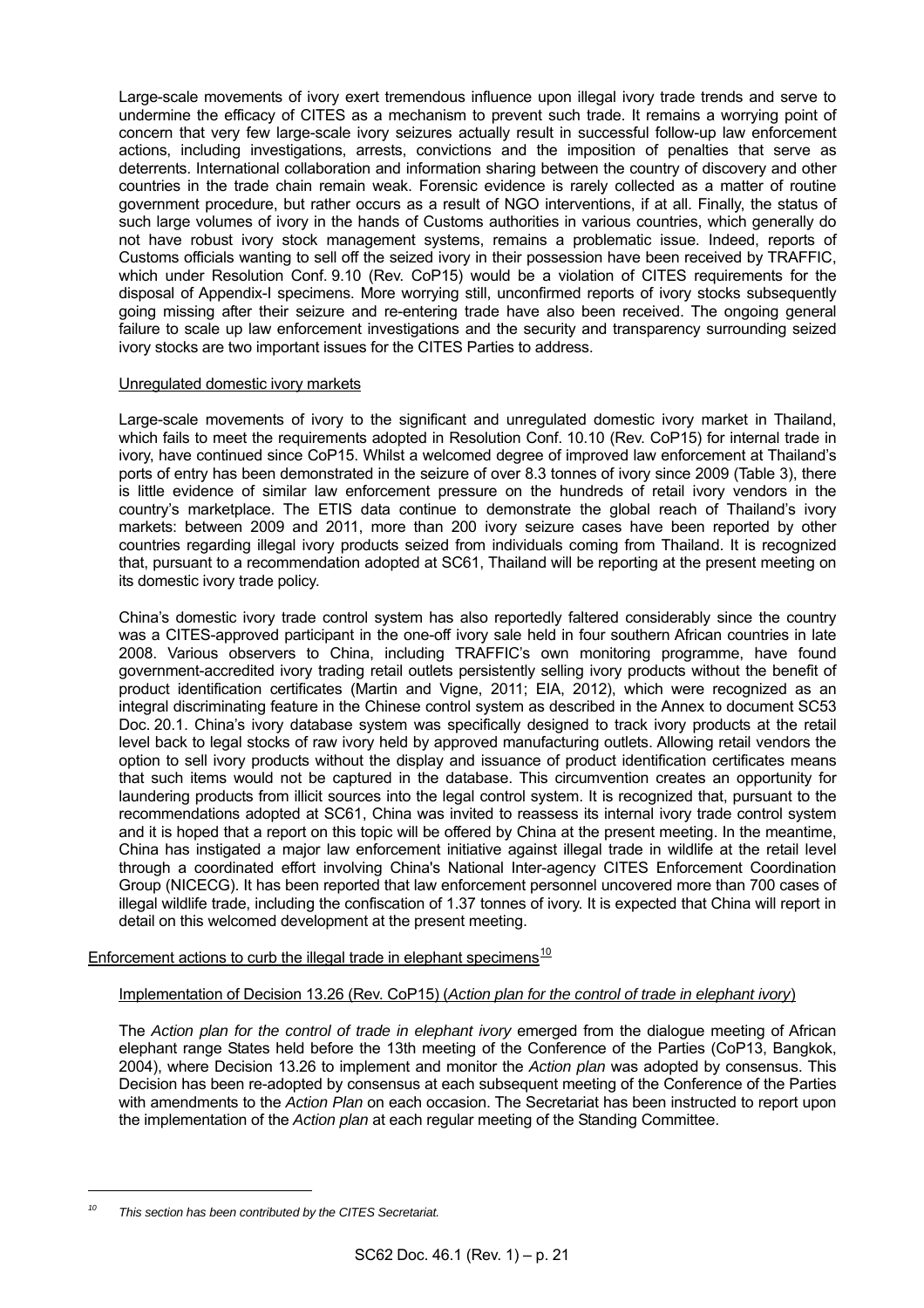## Elephants and ivory trade questionnaire

 In Decision 13.26 (Rev. CoP14), the Conference of the Parties instructed the Secretariat to distribute a questionnaire to elephant range States and to countries with domestic trade in ivory and those that may have seized ivory being transported or traded illegally, seeking information regarding their internal controls of trade in ivory. The Conference also decided that failure by a Party to submit the questionnaire by 31 December 2007 would result in a recommendation to suspend commercial trade in specimens of CITESlisted species with the Party in question. The questionnaire was distributed with Notification to the Parties No. 2007/029 of 17 September 2007.

 By the time of SC61, Gabon and Somalia were the last two Parties that had not submitted their questionnaires and that were consequently under a recommendation to suspend trade. The Standing Committee confirmed that the Secretariat should maintain the trade suspension until the two Parties had submitted the necessary questionnaires. Gabon and Somalia eventually provided completed questionnaires on 29 November 2011 and 3 May 2012 respectively, and the recommendations to suspend trade were withdrawn (see Notifications to the Parties No. 2012/008 of 24 January 2012 and No. 2012/038 of 18 May 2012).

## Scientific research

 Paragraph 2 of the *Action plan* recommends that all elephant range States cooperate with relevant research projects studying the identification of ivory, especially by supplying relevant samples for DNA and other forensic science profiling. The Secretariat is of the opinion that forensic analysis can play an important role in the investigation of wildlife crime, and encourages all Parties to provide relevant samples to institutions with the capacity to determine the age and geographical origin of elephant ivory. In this context, Parties are reminded of document SC61 Inf. 4 (containing the report of a research project commissioned by Germany on *Determination of Age and Geographical Origin of African Elephant Ivory*)*.*

#### Illegal export of ivory from the African continent

 Paragraph 3 of the *Action plan* provides that the Secretariat should seek the assistance of governments, international organizations and non-governmental organizations in supporting the work to eradicate illegal exports of ivory from the African continent and the unregulated domestic markets that contribute to illicit trade. The Secretariat should also provide technical assistance for the implementation of the *Action plan* and work with national, regional and international law enforcement organizations and networks to assist in combating illicit trade in ivory. In this regard, considerable scope exists for the tightening of controls of both cargo and passengers at the major airports and seaports of Africa. Africa has relatively few major international airline 'hubs' and any increase in controls on export and transit at such ports is bound to pay dividends. The ease with which some air passengers are able to travel with substantial quantities of ivory continues to give grounds for concern.

 Large consignments of ivory moving out of west and central Africa have become minimal. Seaports in eastern Africa are however of concern since these ports are currently the paramount exit point for illegal consignments of ivory. ETIS statistics confirms that Kenya and the United Republic of Tanzania together accounted for 15 of the 28 (54 %) large-scale ivory seizure cases between 2009 and 2011. Adding the volume of ivory seized in Uganda, the East African trade accounts for 68 % of the total volume of ivory seized.

 A workshop on *Establishing a Network of Controlled Delivery Units for Forest and Wildlife Law Enforcement* was organized by the World Customs Organization under the auspices of the International Consortium on Combating Wildlife Crime (ICCWC), from 7 to 9 December 2011 in Shanghai, China. The Secretariat believes that this workshop was timely and useful, and contributed to building the capacity of law enforcement officers to combat the smuggling of ivory. The value of the workshop became evident when, on 29 February 2012, authorities in South Africa conducted a successful controlled delivery with regard to a consignment of illegally smuggled ivory (see document SC62 Doc. 14.7).

#### Implementation of the *Action plan*

 Paragraph 4 concerning the implementation of the *Action plan* calls for particular priority to several countries, including Thailand. At SC61, the Secretariat reported that Thailand's domestic ivory trade controls fell short of what was required in Resolution Conf. 10.10 (Rev. CoP15) and that unscrupulous traders were probably exploiting the domestic ivory trade situation. The Standing Committee requested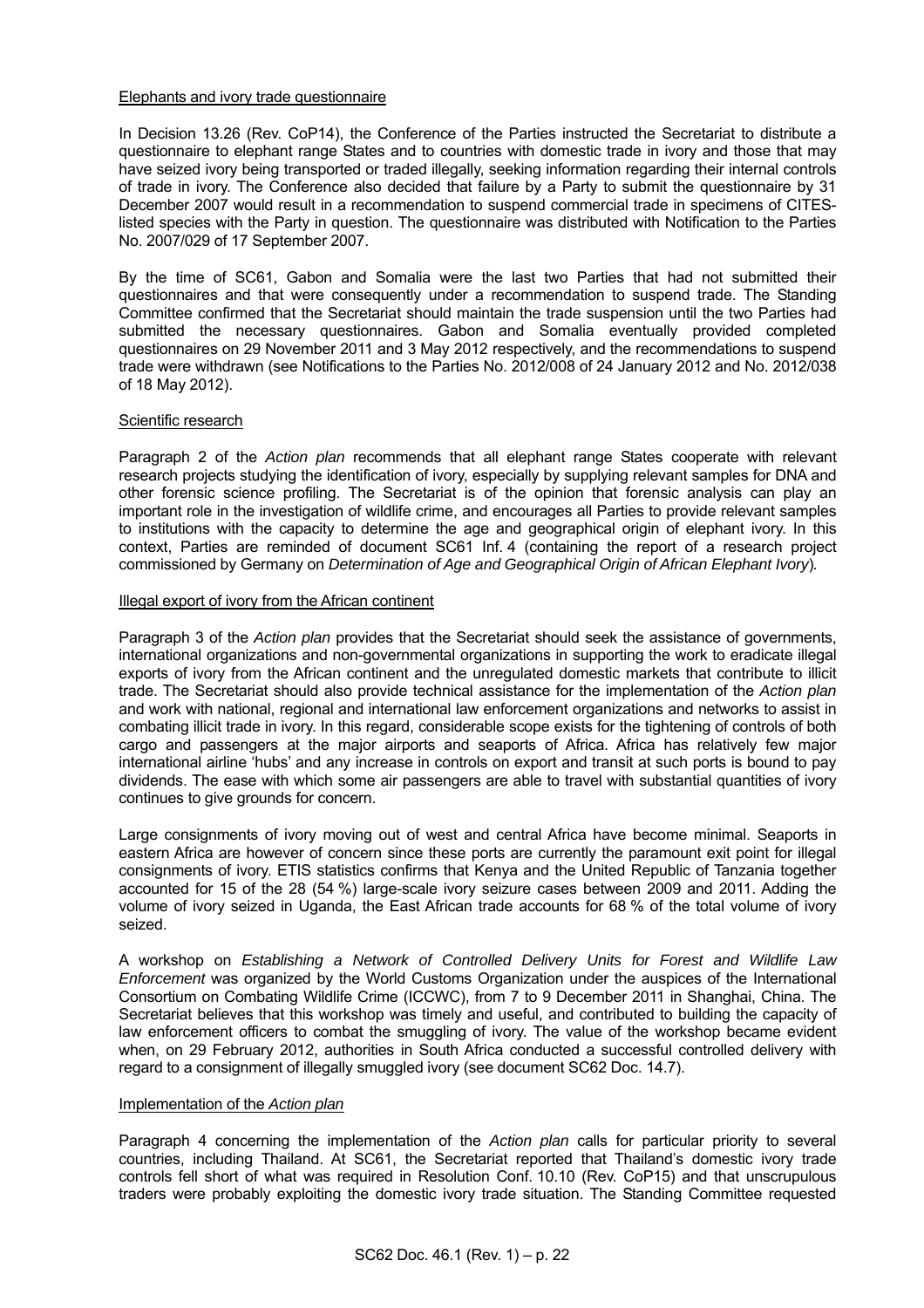Thailand to submit a written report at the present meeting, describing progress with regard to regulating domestic trade in ivory and combating illegal ivory trade. The Secretariat reminded Thailand of this reporting requirement during April 2012 and the report is now available as document SC62 Doc. 46.2.

 Based on the ETIS analysis, the Secretariat is concerned about the control of ivory in China's domestic markets. The Secretariat is of the opinion that there is a need for China to formally reassess its internal ivory trade system to ensure that it is preventing the laundering of elephant ivory from illegal sources. The Secretariat has taken note of two significant nationwide wildlife law enforcement operations in China, carried out under the auspices of the National Inter-Agency CITES Enforcement Collaboration Group, which was established in December 2011. The Secretariat is convinced that initiatives such as these two operations, during which over 100,000 enforcement officers were mobilized, will make a positive contribution to the prevention of illegal wildlife trade.

## Other relevant activities

#### Elephant poaching in Cameroon and other parts of Africa

 The MIKE analysis indicates an ongoing increase in the levels of illegal killing of elephants, with 2011 displaying the highest levels of poaching since MIKE records began. Poaching levels are increasing in all African subregions with central Africa continuing to display the highest levels of elephant poaching.

In February 2012, the Secretariat learned about the poaching of a significant number of elephants in Bouba N'Djida National Park, in northern Cameroon, by heavily armed and well organized groups. The CITES Secretary-General expressed grave concern over the alarming reports (see press release of the CITES Secretariat of 28 February 2012), and wrote to the ministers in charge of forests and wildlife from Cameroon, Chad, the Central African Republic, the Democratic Republic of the Congo and the Sudan to offer support in galvanizing enforcement efforts and transboundary mechanisms for addressing illegal trade in ivory. ICCWC also delivered a real-time response to incidents of elephant poaching (see document SC62 Doc. 14.7). Although the Secretariat noted the arrest of several poachers in southeast Cameroon during March 2012, it notes with concern that a significant number of elephants were killed before authorities in Cameroon mobilized the defence force to bring the situation under control. The Secretariat is of the opinion that there is significant room for improvement with regard to regional cooperation to combat this threat. The situation in Cameroon and its neighbouring countries remains a matter of serious concern and all possible measures should be taken to avoid the recurrence of further large-scale poaching.

 In response to the Secretariat's offer of assistance, the Ministry of Environment, Conservation and Tourism of the Democratic Republic of the Congo suggested the organization of a regional conference that would bring together the ministers of environment, defence and police, to put in place cross-border mechanisms against the illegal trade in ivory and to discuss measures to prevent the recurrence of annual poaching activities by organized groups. The Secretariat supports this suggestion. Such a conference could have long-lasting positive effects on elephant conservation in the region and should preferably be arranged under the auspices of ICCWC to ensure coordinated support. The role of existing structures such as the Central Africa Forests Commission (COMIFAC), and the outcomes of the *Central African Workshop on Wildlife Trafficking and Dismantling Transnational Illicit Networks* (April 2012, Libreville) organized by the United States of America's Embassies in Gabon and the Central African Republic in collaboration with the Government of Gabon, should also be taken into consideration to ensure that new initiatives are mutually supportive and complementary, and not duplicative.

## Elephant ivory stockpile management – Theft of ivory in Mozambique

 In April 2012, the Secretariat was informed by the Management Authority of Mozambique, of the theft of 266 pieces of elephant ivory, totalling 1,094.34 kg from the central ivory stockpile in Maputo. This had been detected on 27 February 2012. Successful law enforcement action depends on accurate and timely information and intelligence. It is therefore vital that all thefts from stockpiles be reported to national law enforcement authorities as soon as possible. In cases where the stolen ivory can be uniquely identified, significant incidents should also be reported to the CITES Secretariat and international organizations, such as ICPO-INTERPOL and the World Customs Organization. This will improve intelligence sharing at the international level.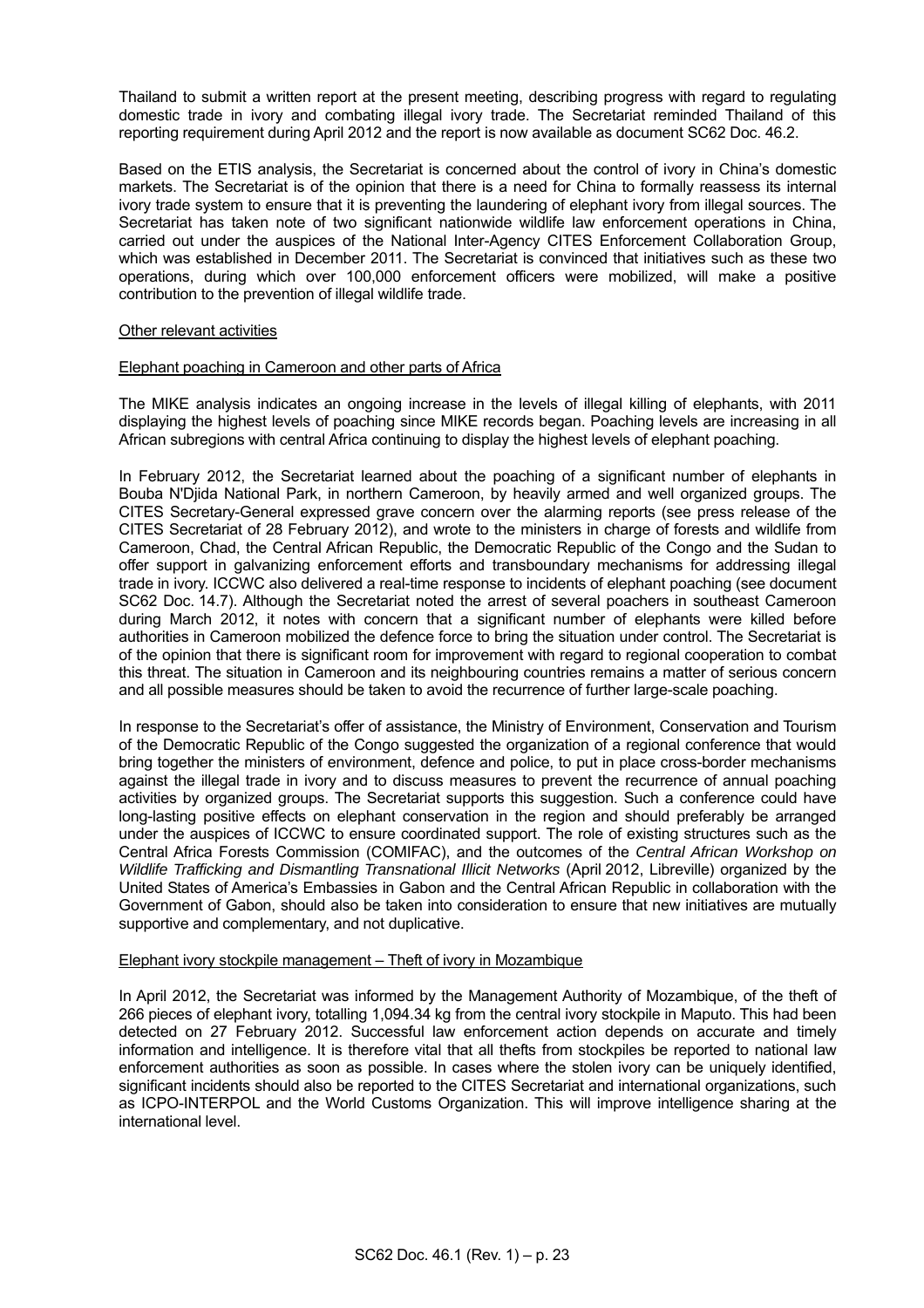## CITES Alerts

 Since SC61, the Secretariat has issued three Alerts related to the illegal trade in ivory (Alert No. 40 on *Combating illicit trade in ivory*; Alert No. 43 on *Elephant poaching in Cameroon*; and Alert No. 44 on *Theft of elephant ivory in Maputo*).

#### Discussion and conclusions

Illegal killing of elephants for the illegal international trade in ivory is currently a very serious threat to elephant populations in many range States and may be leading to dramatic declines in some populations, particularly in central Africa. Data from the CITES MIKE programme indicate a continuing increase in levels of illegal killing of African elephants since 2006, with 2011 displaying the highest levels since MIKE records began. Similarly, data from the ETIS show a steady increase in levels of illicit ivory trade from 2004 onwards, with a major upsurge in 2009, and 2011 emerging as the worst year ever for large ivory seizures.

The factors associated with spatial and temporal patterns of elephant poaching are broadly similar to those identified in previous MIKE analyses conducted in 2010 and 2011, namely poverty, law enforcement, governance and demand for illegal ivory. The first three of these reflect background levels of poaching, while increasing demand accounts for much of the temporal trend. Whilst the empirical relationships demonstrated by the MIKE analyses are not necessarily directly causal, they do provide a good basis from which to investigate causation. At the very least, the factors identified in the MIKE analysis, along with others identified by ETIS, such as the prevalence of unregulated domestic ivory markets and the increasing involvement of organized crime, are likely to facilitate or to provide incentives for the illegal killing of elephants and the illegal trade in ivory.

The MIKE analysis found no evidence to suggest that the 2008 legal sales of ivory had any discernible impact on the increasing trend in levels of illegal killing of elephants, which had started in 2006. However, the data also suggest that the sale did not have the effect of reducing levels of elephant poaching or levels of illegal trade.

As demonstrated in this report, more large-scale ivory seizures are currently being directed to Asian destinations through Indian Ocean seaports in Kenya and the United Republic of Tanzania than any other trade route from Africa. The Southeast Asian countries of Malaysia, the Philippines and Viet Nam, together with Hong Kong SAR, serve as the principal transit gateways for re-export onto China and Thailand. Further, new trade routes through Cambodia and the Lao People's Democratic Republic appear to be developing. These countries need to strengthen their abilities and strategies for detecting illegal consignments of ivory, and to conduct joint investigations linking all players along the trade chain. They should also be a focus for support from relevant international enforcement agencies and the donor community.

The data illustrate that China remains the paramount destination for an escalating number of large consignments of illegal ivory leaving Africa. Because China allows internal ivory trade under a control system that was previously vetted through a CITES process, the ongoing flow of large volumes of illegal ivory to China suggests that such ivory may be moving into legal ivory trade channels. At the same time, failure to implement key regulatory features in China's legal control system, such as the visible display of product identification certificates with legal ivory products at the retail level, has been noted in recent published reports (Martin and Vigne, 2011; EIA, 2011). Such transgressions seem to have seriously compromised the integrity of the system and need to be addressed. It is also not clear whether China is regularly analysing the information in their ivory database system to assess levels of production and trade of the manufacturing and retail sectors to prevent the possibility of laundering of ivory from illegal sources into the legal system. As these issues are of broad concern, there is a need for China to formally reassess its internal ivory trade system to ensure that it is preventing the laundering of elephant ivory from illegal sources. Although China may be submitting a report for the present meeting on its internal ivory trade system, there is a clear need for continued monitoring of the situation. China should be encouraged to provide regular informative reports on this issue at each meeting of the CITES Standing Committee.

The Democratic Republic of the Congo, Nigeria and Thailand have been identified in successive ETIS analyses as the three most problematic countries with regard to the illegal trade in ivory. Thailand, in particular, remains an unregulated source of ivory products that are seized all over the world, as legal loopholes in national legislation apparently preclude effective law enforcement in the retail market. Whilst a decision was taken for Thailand to report at the present meeting on its domestic ivory trade policy, there is no such obligation on the Democratic Republic of the Congo or Nigeria to do so. Countries in which domestic trade in ivory is demonstrated to constitute a major impediment for realizing the conservation objectives of CITES for elephants should be subjected to an oversight process under the direction of the CITES Standing Committee to ensure that steady progress is made to address problematic issues, and that these countries cease to be significant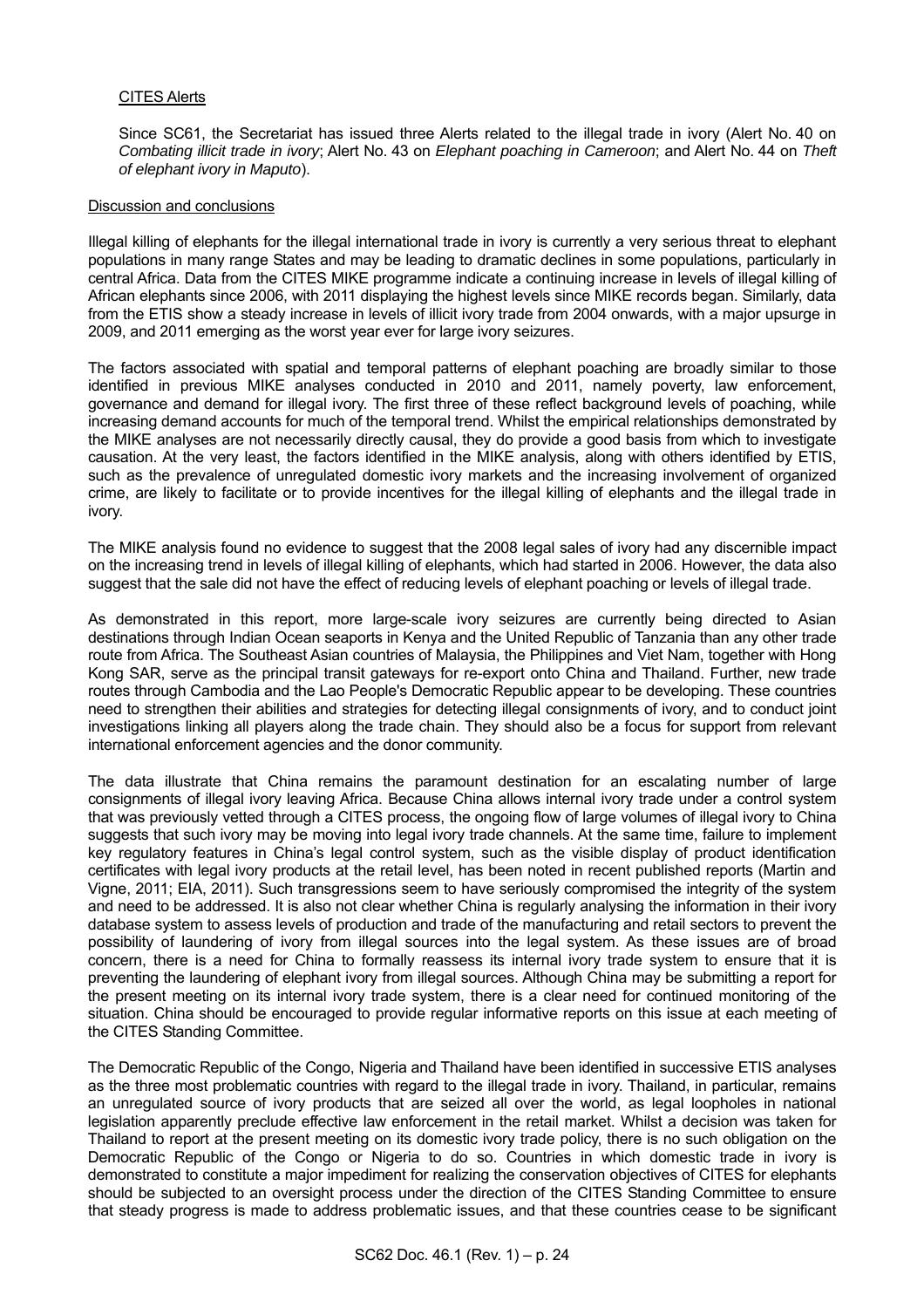drivers of illegal trade. As these problems have been documented since at least 2002, the Standing Committee should consider imposing sanctions where progress is not made, as provided for in Annex 2 of Decision 13.26.

The close correspondence between the adjusted PIKE trend and large-scale ivory seizures shows that MIKE and ETIS are independently detecting very similar patterns at different points in the illegal ivory supply chain. This should give some confidence as to the reliability of results being produced by the two monitoring systems. However, the information and analyses provided to the Parties by these monitoring systems can only be as good as the quality of the data that go into them. Elephant range States must be encouraged to demonstrate their commitment to elephant conservation by providing timely, accurate data to the four monitoring systems recognized by CITES (MIKE, ETIS, UNEP-WCMC and the IUCN systems for monitoring the status of elephant populations).

Thorough and up-to-date knowledge of the status of elephant populations throughout their range remains central to a good understanding of the ivory trade chain and its impact on elephant populations in the wild. Such knowledge is also central to effective wildlife management and conservation at the site and country levels. It is therefore important that elephant range States, assisted by international donors and appropriate partners where necessary, conduct regular, reliable surveys of all their major elephant populations. It is essential that such surveys employ standardized and reliable methodologies such as those recommended in the MIKE survey standards. This is particularly applicable to Asia (especially south Asia), west and central Africa, where more widespread use of reliable monitoring methods is needed as a matter of some urgency. It is encouraging to note, however, that good progress has been made by several range States in Southeast Asia, which have conducted surveys in MIKE sites to MIKE standards and have now begun to assess population trends in their MIKE sites using repeated surveys (again to MIKE standards).

There remains ample room for improvement in the quantity and quality of elephant mortality data supplied to the MIKE programme, particularly by elephant range States in west Africa and the two Asian subregions. There are doubts about the accuracy of some of the data supplied by range States in these subregions, and their reporting rates are generally very poor. Although elephant populations in these subregions are comparatively small, their contribution in terms of data is crucial to informed decision-making by the CITES Parties. Indeed, there are growing concerns among members of the AsESG and NGO community that the illegal killing of Asian elephants for their ivory may be a larger problem than previously assumed. It is therefore imperative that Asian range States report elephant mortality data (PIKE data) in a reliable and timely manner. Similarly, all range States should be encouraged to provide adequate law enforcement coverage to protect and monitor their elephant populations, and to submit regularly both elephant mortality and patrol effort data to the MIKE programme, following its standard formats and protocols.

Although reporting of elephant product seizures to ETIS steadily improves, many Parties, including 12 elephant range States, are still failing to meet their obligations under the Convention. All CITES Parties are urged to report elephant product seizures to ETIS in a timely manner, as called for in Resolution Conf. 10.10 (Rev. CoP15), so that such information may become an integral part of the ETIS analysis for CoP16.

The size of ivory stockpiles in the custody of CITES Parties and their relative contribution to the illegal ivory supply chain remains an important gap in the current understanding of the dynamics of the chain. This gap could be substantially narrowed through mandatory, annual inventorying and declaration to the CITES Secretariat of all ivory stockpiles. It would be highly desirable for these requirements to be included in a revised version of Resolution Conf. 10.10 (Rev. CoP15).

Better information on the age and origin of ivory in stockpiles and in large-scale ivory seizures would also be essential to determine the extent to which ivory in illegal trade is derived from the illegal killing of elephants and the extent to which it leaks from official stockpiles. While DNA and isotope-based forensic techniques could become crucial in this regard, such techniques need to be subjected to a thorough, independent and objective assessment to establish their reliability and validity. Pending this validation, the Parties may also wish to consider the inclusion in the revision of Resolution Conf. 10.10 (CoP15) of mandatory sample collection from large-scale ivory seizures for forensic analysis by accredited forensic laboratories.

The impact of large-scale ivory seizures in the illegal trade in ivory is of such importance as to necessitate the establishment of formal procedural and best practice guidelines for follow-up investigation and investigative collaboration between source, transit and consumer countries along the trade chain. The involvement of ICCWC in this regard could be instrumental in helping to ensure that seizures are followed by effective investigations and lead to successful arrests and prosecutions.

The apparent increase in the illegal international trade in live Asian elephants is a cause for concern. More data on such trade, especially that from Myanmar into China and Thailand and from India into Nepal, are needed to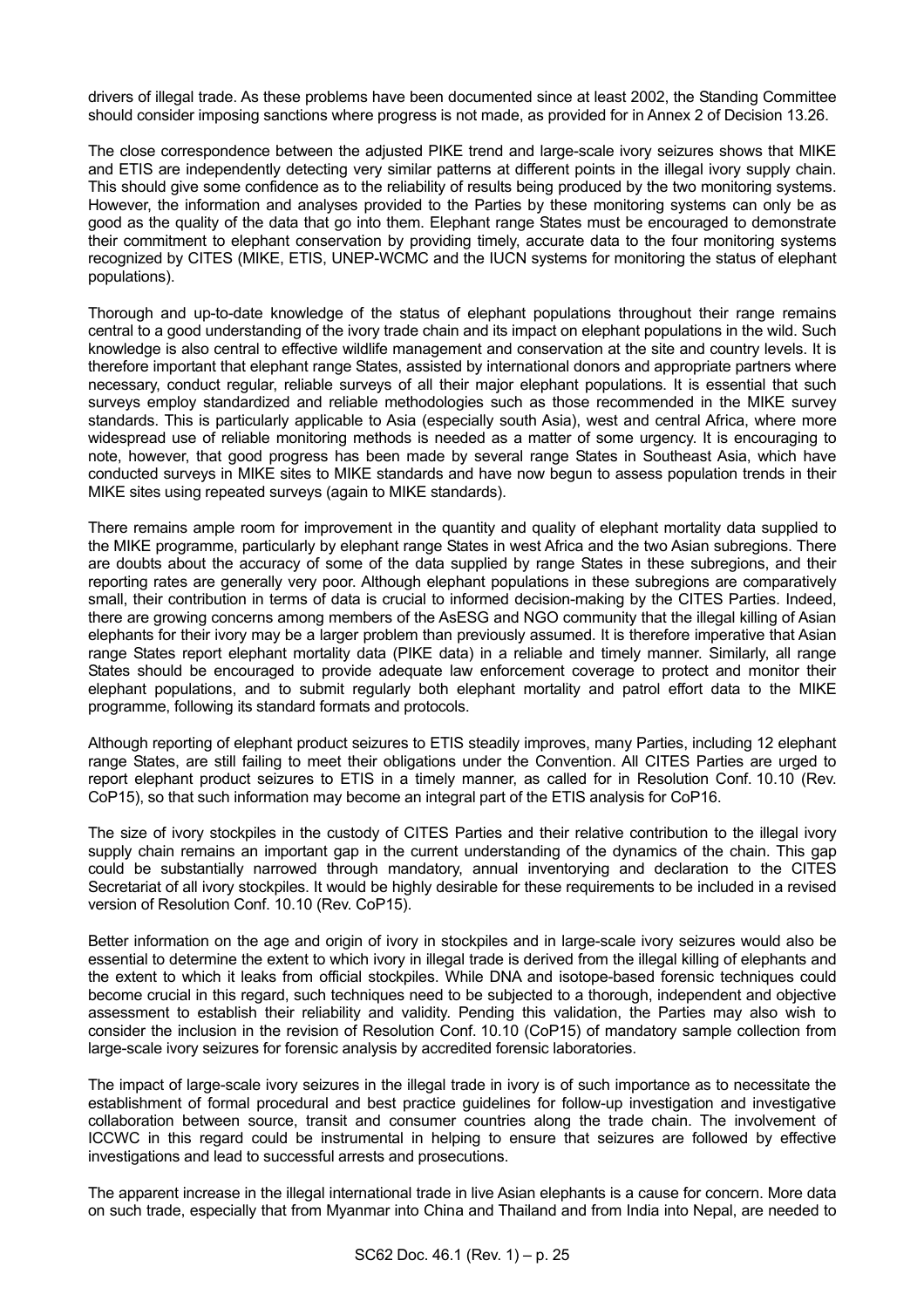assess the extent of the trade. In addition, given the large number of domestic working elephants in several of the Asian range States, which provide potential cover for illicit trade in elephants and elephant parts, including ivory, it would be highly desirable if an international registration system – implemented by the range States but standardized across Asia – were created and kept up to date, as recommended at the IUCN-coordinated Asian Elephant Range States Meeting in 2006.

The global systems that monitor the status of elephants, the illegal killing of elephants and the legal and illegal trade in ivory have made considerable progress in enhancing current understanding of the illegal trade in elephant ivory from a supply chain perspective. The CITES-mandated ETIS and MIKE systems continue to work together closely and in collaboration with the IUCN/SSC African and Asian Elephant Specialist Groups, which provide critical data on the status of elephant populations. Collectively, these systems deliver consistent, integrated and evidence-based information; further, they also help build capacity for monitoring in many range States. Since it is clear that the Parties find the reports from these monitoring systems valuable, it is essential that sustainable, long-term funding mechanisms be put in place to ensure their continued ability to provide critical information and analyses to the CITES Parties for their decision-making processes for elephant conservation. The future of these systems is now uncertain, as the current funding of the MIKE programme, which also provides partial funding for ETIS and the African and Asian Elephant Database, comes to an end in December 2012. Unless significant long-term funding can be secured in the near future, the vital monitoring of elephant populations, the illegal killing of elephants and the illicit trade in ivory will falter just as the ivory poaching crisis is reaching new heights.

The problems of elephant poaching and the illegal trade in ivory are multi-faceted and their mitigation will require action on multiple fronts and at different time scales. Such actions might include:

- 1. Improving the welfare of communities that share their living space with elephants and ensuring they derive net benefits from that coexistence;
- 2. Improving the effectiveness of conservation area management, including through appropriate law enforcement action, monitoring and training;
- 3. Ensuring the effective regulation of domestic ivory markets and maintaining effective controls in regulated markets; and
- 4. Reducing demand for illegal ivory through targeted consumer education programmes in destination markets.

These actions, most of which are included in the *African Elephant Action Plan* and the forthcoming *Asian Elephant Conservation Strategy*, are now urgently required across the ivory supply chain.

## Acknowledgements

The authors are grateful to the European Union for financial assistance in the preparation of this report.

IUCN is grateful to the following donors who have supported either core costs of the AfESG and AsESG, or specifically contributed to the preparation of this report: Bundesamt für Naturschutz (Germany); Department for Environment, Food and Rural Affairs (United Kingdom); Elephant Care International; Elephant Family, the European Union, through the CITES Secretariat and its MIKE programme; International Elephant Foundation; International Fund for Elephant Conservation; Save the Elephants; Singapore Zoo; Swan International; Tusk Trust; the United States Fish & Wildlife Service; the Wildlife Conservation Society; and WWF.

The CITES Secretariat is grateful to the European Union for its financial support to the MIKE Programme. The Secretariat would also like to express its gratitude to all the rangers, MIKE site officers and national officers from participating sites and range States, as well as external data providers, without whose contribution the MIKE contribution to this report would not have been possible.

ETIS thanks the European Union through the CITES Secretariat and its MIKE programme, the United Kingdom Department of Environment, Food and Rural Affairs (Darwin Initiative), the U.S. Fish & Wildlife Service (African Elephant Conservation Fund) and WWF.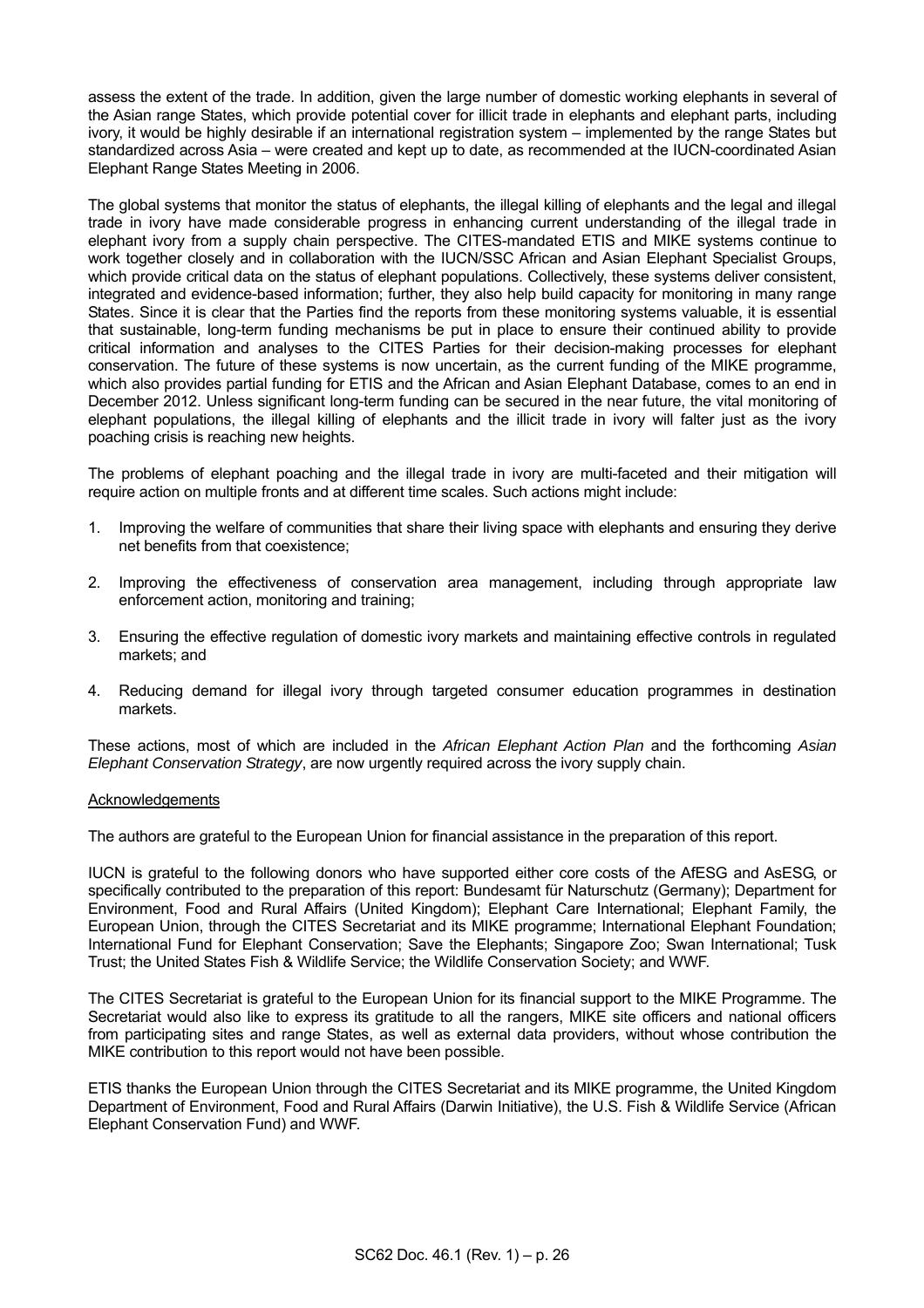### References

AfESG (2003) *Statement on the Taxonomy of extant Loxodonta, December 2003*. http://africanelephant.org/tools/pdfs/pos\_genet\_en.pdf. Last accessed 19th April, 2011.

Beyers, R.L., Hart, J.A., Sinclair, A.R.E., Grossmann, F., Klinkenberg, B., *et al*. (2011). Resource wars and conflict ivory: the impact of civil conflict on elephants in the Democratic Republic of Congo - the case of the Okapi Reserve. *PLoS ONE* 6(11): e27129. doi:10.1371/journal.pone.0027129.

Blackburn, K., and Sarmah, R. (2008). Corruption, Development and Demography. *Economics of Governance* 9 (4): 341–362.

Blanc, J.J., Barnes, R.F.W., Craig, G. C., Dublin, H.T., Thouless, C.R., Douglas-Hamilton, I. and Hart, J.A. (2007). *African Elephant Status Report 2007: an update from the African Elephant Database*. Occasional Paper Series of the IUCN Species Survival Commission, No. 33. IUCN/SSC African Elephant Specialist Group. IUCN, Gland, Switzerland. vi + 276 pp.

Boettiger, A.N., Wittemyer, G., Starfield, R., Volrath, F., Douglas-Hamilton, I., and Gertz, W.M. (2011). Inferring ecological and behavioral drivers of African elephant movement using a linear filtering approach. *Ecology* 92(8) doi: 10.1890/10-0106.1.

Bouché, P. (2012). *Évolution des effectifs des populations d'éléphants d'Afrique soudano-sahélienne: enjeux pour leur conservation*. PhD Thesis, Universite de Liège-Gembloux.

Chase, M. (2011). *Dry season fixed-wing aerial survey of elephants and wildlife in Northern Botswana, September - November 2010*. Elephant Without Borders, Kasane.

Choudhury, A., Lahiri Choudhury, D.K., Desai, A., Duckworth, J.W., Easa, P.S., Johnsingh, A.J.T., Fernando, P., Hedges, S., Gunawardena, M., Kurt, F., Karanth, U., Lister, A., Menon, V., Riddle, H., Rübel, A. & Wikramanayake, E. . 2008. Elephas maximus. *2008 IUCN Red List of Threatened Species.* IUCN.

Convention on Migratory Species (2011). *UNEP/CMS/Resolution 10.16* (2011) Annex. http://www.cms.int/bodies/COP/cop10/draft\_res\_and\_rec/res10\_16\_priorities\_agreements\_annex\_e.pdf. Last accessed 19th April, 2011.

COMIFAC (2011) *Plan d'Action Sous-Régional des pays de l'espace COMIFAC pour le renforcement de l'Application des Législations nationales sur la Faune Sauvage / COMIFAC Regional Action Plan for Strengthening National Wildlife Law Implementation*. COMIFAC, Yaoundé.

Davies T.E., Wilson S., Hazarika N., Chakrabarty J., Das D., Hodgson D.J. & Zimmermann A. (2011) Effectiveness of intervention methods against crop-raiding elephants. *Conservation Letters* 4, 346-54.

Desai, A. (2007) *Status of elephant habitat and population in Riau*. WWF, Pekanbaru, Indonesia.

Duffy, K. J., Dai, X., Shannon, G., Slotow, R., Page, B., and Kj, D. (2011). Movement patterns of African elephants (Loxodonta africana) in different habitat types. *South African Journal of Wildlife Research* 41(1): 21- 28.

EIA (2011). *Elephants*. EIA Briefing Document for the 61st Meeting of the CITES Standing Committee. Environmental Investigation Agency, London.

Epps, C. W., Mutayoba, B. M., Gwin, L. and Brashares, J. S. (2011). An empirical evaluation of the African elephant as a focal species for connectivity planning in East Africa. *Diversity and Distributions* 17. doi: 10.1111/j.1472-4642.2011.00773.x.

Frederick, H. (2011). *Aerial survey: Kafue Ecosystem 2011*. Zambia Wildlife Authority, Chilanga.

Gandiwa, E., Magwati, T., Zisadza, P., Chinuwo, T., and Tafangenyasha, C. (2011). The impact of African elephants on Acacia tortilis woodland in northern Gonarezhou National Park, Zimbabwe. *Journal of Arid Environments* 75: 809-814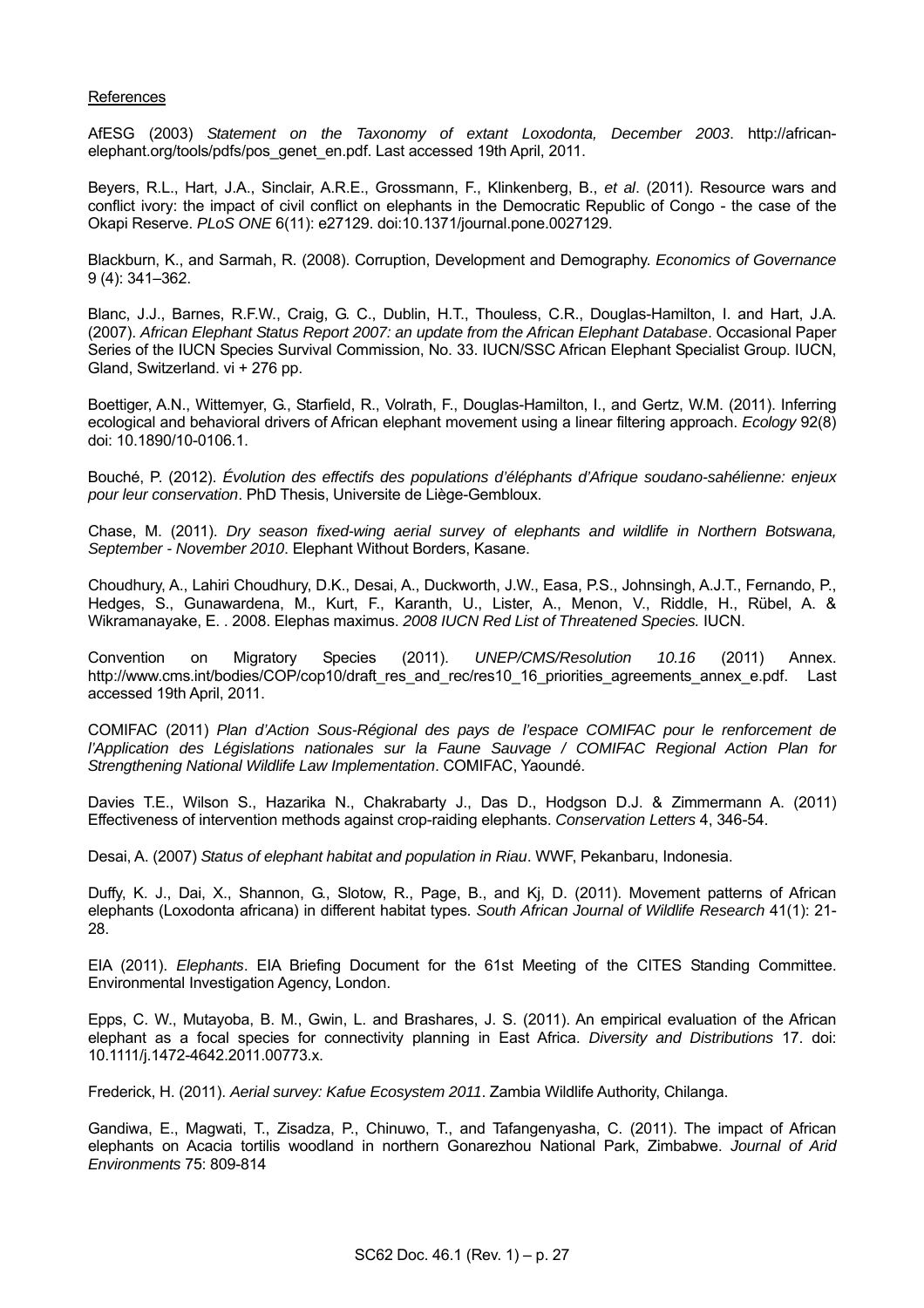von Gerhardt-Weber, K.E.M. (2011). *Elephant Movements and Human-Elephant Conflict in a Transfrontier Conservation Area*. Thesis for the degree of Master of Science in Conservation Ecology at the University of Stellenbosch, South Africa.

Gopala A., Hadian O., Sunarto, Sitompul A., Williams A., Leimgruber P., Chambliss S.E. & Gunaryadi D. (2011) Elephas maximus ssp. sumatranus. In: IUCN 2011. *IUCN Red List of Threatened Species*. Version 2011.2. www.iucnredlist.org. Downloaded on 06 December 2011.

Graham, M.D., Adams, W.H., and Kahiro, G.I. (2012). Mobile phone communication in effective human elephant–conflict management in Laikipia County, Kenya. *Oryx* 12 doi: 10.1017/S0030605311001104

Gunaryadi D., Sugiyo & Hedges S. (in review) Community-based human-elephant conflict mitigation: the value of an evidence-based approach in promoting the uptake of effective methods. Oryx.

Hedges, S., M. J. Tyson, A. F. Sitompul, M. F. Kinnaird, D. Gunaryadi, and Aslan. 2005. Distribution, status, and conservation needs of Asian elephants (*Elephas maximus*) in Lampung Province, Sumatra, Indonesia. *Biological Conservation* 124: 35–48.

Ishida, Y., Oleksyk, T.K., Georgiadis, N.J., David, V.A., Zhao, K., *et al*. (2011a). Reconciling Apparent Conflicts between Mitochondrial and Nuclear Phylogenies in African Elephants. *PLoS ONE* 6(6): e20642. doi:10.1371/journal.pone.0020642

Ishida Y., Demeke, Y., van Coeverden de Groot, P.J., Georgiadi, N.J., Leggett, K.E.A., Fox, V.E., and Roca, A.L. (2011b). Distinguishing Forest and Savanna African Elephants Using Short Nuclear DNA Sequences. *Journal of Heredity* 102(5): 610-616. doi:10.1093/jhered/esr073

IUCN 2001. *IUCN Red List Categories: Version 3.1*. IUCN, Gland, Switzerland and Cambridge, UK.

Janowiak, J. E, and Xie, P. (1999). CAMS-OPI: A global satellite-rain gauge merged product for real-time precipitation monitoring applications. *Journal of Climate* 12 (11): 3335–3342. Data available from http://bit.ly/Heysik

King, L. E., Douglas-Hamilton, I. and Vollrath, F. (2011). Beehive fences as effective deterrents for crop-raiding elephants: field trials in northern Kenya. *African Journal of Ecology* 49 (4): 431-439. doi: 10.1111/j.1365- 2028.2011.01275.x

Kohi, E. M., de Boer, W. F., Peel, M. J. S., Slotow, R., van der Waal, C., Heitkönig, I. M. A., Skidmore, A. and Prins, H. H. T. (2011). African elephants Loxodonta africana amplify browse heterogeneity in African savanna. *Biotropica* 43 (6): 711-721. doi: 10.1111/j.1744-7429.2010.00724.x

KWS (2012). *Conservation and Management Strategy for the Elephant in Kenya 2012-2021*. Kenya Wildlife Service, Nairobi.

Leverington, Fiona, Marc Hockings, Helena Pavese, Katia Lemos Costa, and José Corrau. (2008) *Management effectiveness evaluation in protected areas – a global study: Overview of approaches and methodologies*. Supplementary Report. IUCN, Gland. http://bit.ly/K5kCNe

Martin, E. and Vigne, L. (2011). *The Ivory Dynasty: A report on the soaring demand for elephant and mammoth ivory in southern China*. Elephant Family, The Aspinall Foundation, and Columbus Zoo and Aquarium. London, United Kingdom.

Nouredine, A. (2012) *Situation du braconnage des éléphants dans le Mayo Rey (Secteur du Parc National de Bouba N'Djida, Nord cameroun) Garoua, Février 2012*. Report received 16th Feb, 2012.

Nyamu *et al* (2010). *Elephant population and distribution status in Kenya's South Rift (Period June 2006 – June 2010)*. African Conservation Centre, Nairobi.

Odadi, W.O., Karachi, M.K., Abdulrazak, S.A., Young, T.P. (2011). African wild ungulates compete with or facilitate cattle depending on season. *Science* 333 (6050): 1753-1755. doi: 10.1126/science.1208468